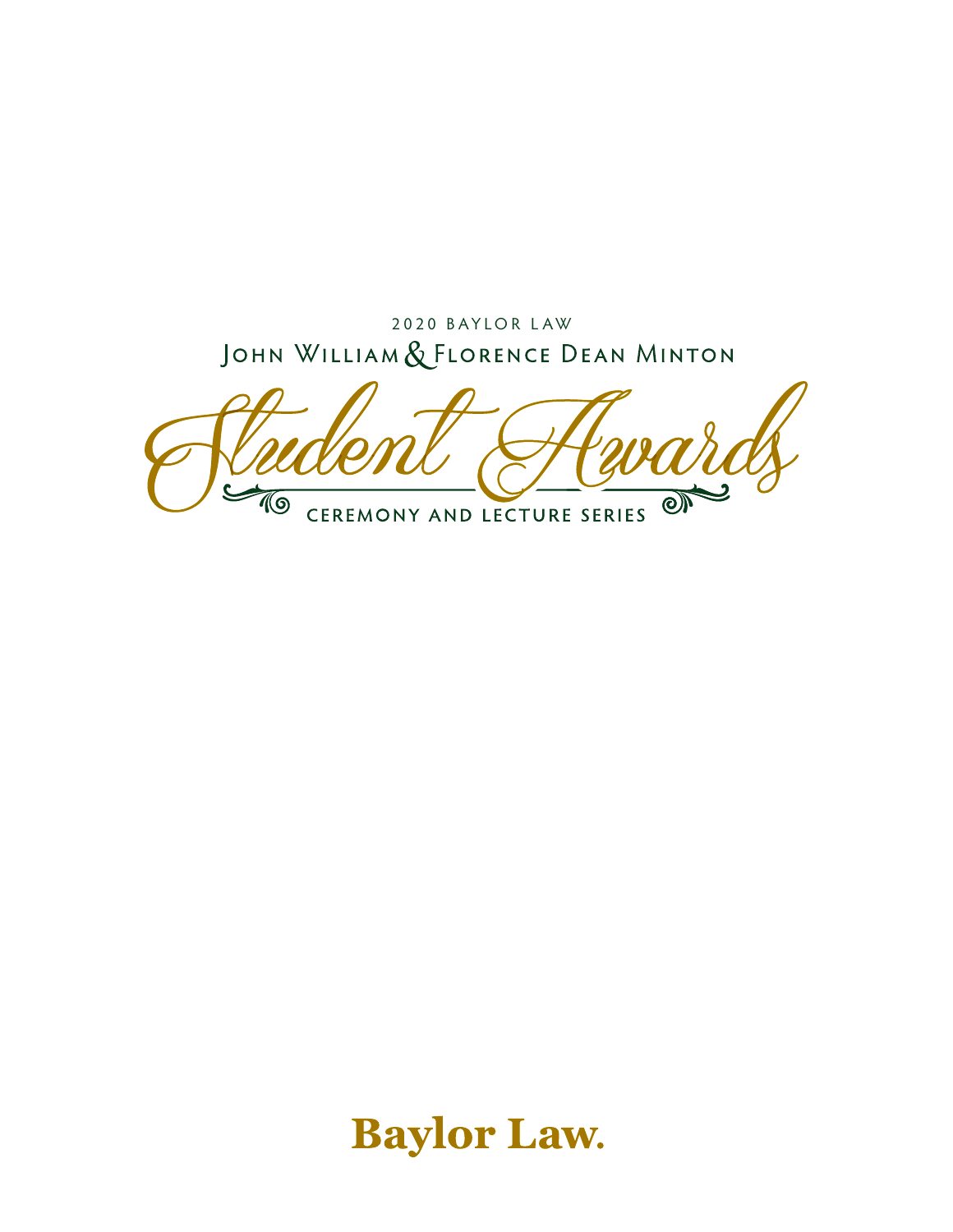# **ABOUT THE JOHN WILLIAM & FLORENCE DEAN MINTON STUDENT AWARDS CEREMONY AND LECTURE SERIES**

The Student Awards Ceremony and Lecture Series is named in honor of John William Minton and Florence Dean Minton. Their daughter, the late Polly Minton McLeRoy of Sherman, Texas, established and endowed the lecture series in 1993 to honor her parents. In more recent years, Mrs. McLeRoy's son, William McLeRoy, graciously endorsed the concept of a ceremony to recognize the achievements of Baylor Law students to honor the memory of his grandparents and their lives' work, and at which the students would be addressed by a notable, inspiring speaker.

John William Minton was born in 1875 and graduated with an LL.B. from the University of Texas School of Law. In 1910, he was appointed to fill an unexpired term in the Texas Legislature from Sabine County; he subsequently was elected to the position and served in the Legislature through 1914. Thereafter, he had a successful practice in Hemphill until his death in 1959. He particularly was noted for his early advocacy in connection with East Texas timber interests. Florence Dean Minton was also born in Sabine County and was an active civic and church volunteer.

Mr. and Mrs. Minton had five children. Their daughter, Mrs. McLeRoy, who passed away in 2003, was a graduate of Texas Woman's University. A retired schoolteacher, she was an active member of the Audubon Society and the Nature Conservancy. She had two sons, William and the late Richard McLeRoy. The focus of this ceremony on student achievement is one which honors the life aims of Mrs. McLeRoy as a teacher.

John Henry Minton, Mrs. McLeRoy's brother, graduated from Baylor Law in 1925. His sons, John H. Minton, Jr., of Tyler, and Robert M. Minton of Henderson, also are Baylor Law graduates. Numerous other members of the Minton family have attended and graduated from Baylor University and Baylor Law.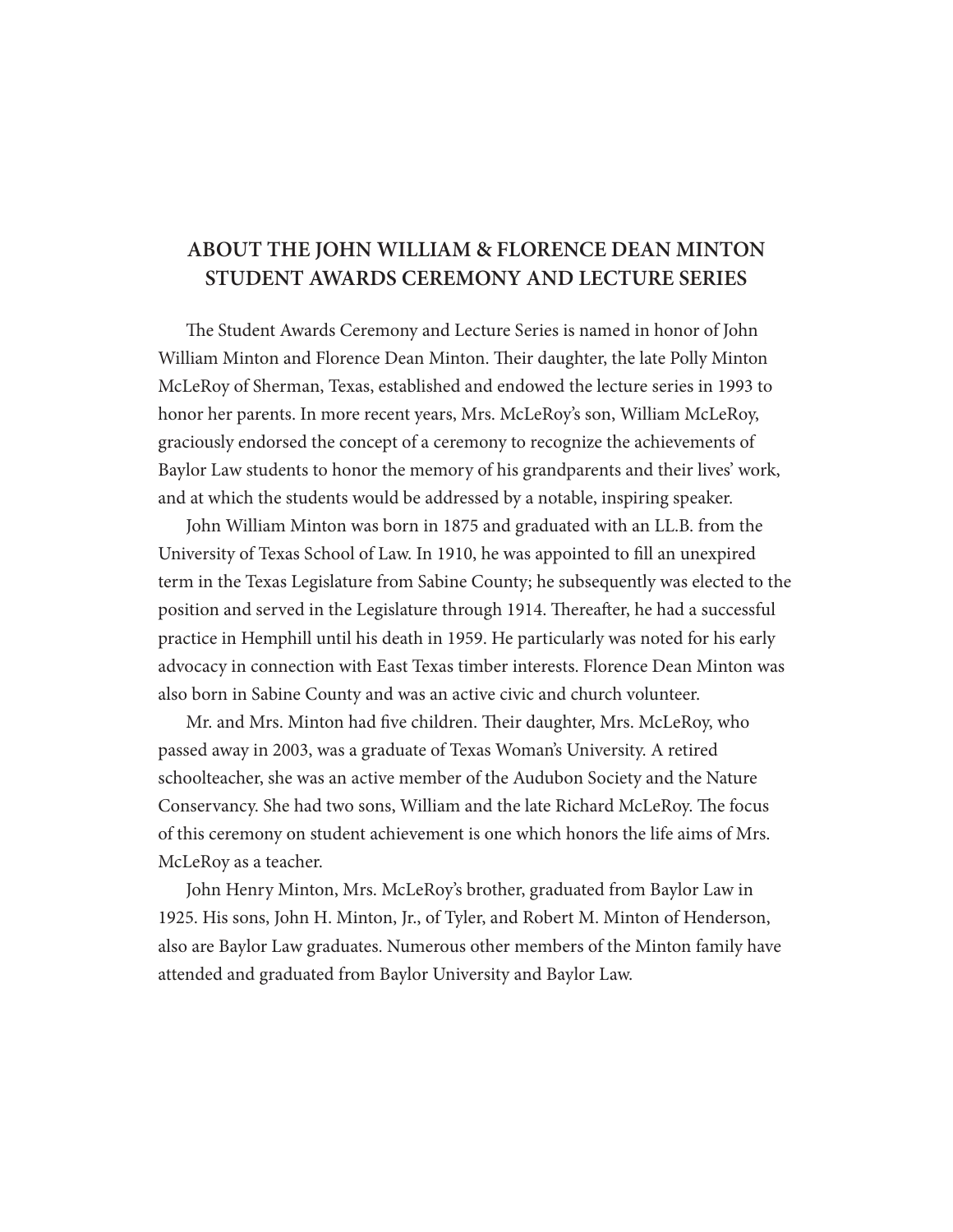#### **PAST DISTINGUISHED SPEAKERS**

*(Listed in order from the most recent)*

**Jerry K. Clements,** *Chair Emeritus, Locke Lord LLP* **Darrell Lee Keith,** *Founder and Shareholder, Keith Law Firm, PC* **Anthony Bruster,** *Bruster PLLC* **Michelle Simpson Tuegel,** *Hunt & Tuegel, PLLC* **J. Cary Gray,** *Gray Reed & McGraw PC* **Robert R. Little,** *Member, Naman Howell Smith & Lee, PLLC* **Hon. David Sibley,** *Principal, The Sibley Group, Former Texas State Senator* **Julia Luyster**, *Human Rights Advocate* **Mark Slough**, *NFL Sports Agent & Attorney, Ascent Sports & Entertainment* **Frederick D. McClure**, *Partner, Washington, D.C. Office, Sonnenschein Nath & Rosenthal LLP* **Cindy Dyer**, *Director of Human Rights Program, Vital Voices Global Partnership* **Noley Bice**, *General Counsel (retired), Baylor University; Partner (retired), Fulbright, Winniford, Bice & Marable* **Hon. Ed Kinkeade**, *Judge, United States District Court for the Northern District of Texas* **Dr. John M. Lilley**, *President of Baylor University* **Dr. Robert B. Sloan, Jr.**, *President of Baylor University* **Hon. Max A. Sandlin, Jr.**, *United States Representative, 1st Congressional District of Texas* **Hon. Chet Edwards**, *United States Representative, 11th Congressional District of Texas* **Morris Dees**, *Founder and Chief Trial Counsel, Southern Poverty Law Center* **Hon. Patricia Schroeder**, *Former United States Representative, 1st Congressional District of Colorado* **Hon. Catherine Crier**, *Host of The Crier Report on the Fox Network* **Hon. George J. Mitchell**, *Former Majority Leader, United States Senate* **Hon. John Sharp**, *Texas Comptroller of Public Accounts* **Hon. Kay Bailey Hutchison,** *United States Senator* **Hon. Ann Richards**, *Governor of the State of Texas* **Frederick D. McClure**, *Former Assistant to President George H.W. Bush for Legislative Affairs* **William Pelham Barr**, *Attorney General of the United States* **Hon. Kenneth Winston Starr**, *Solicitor General of the United States*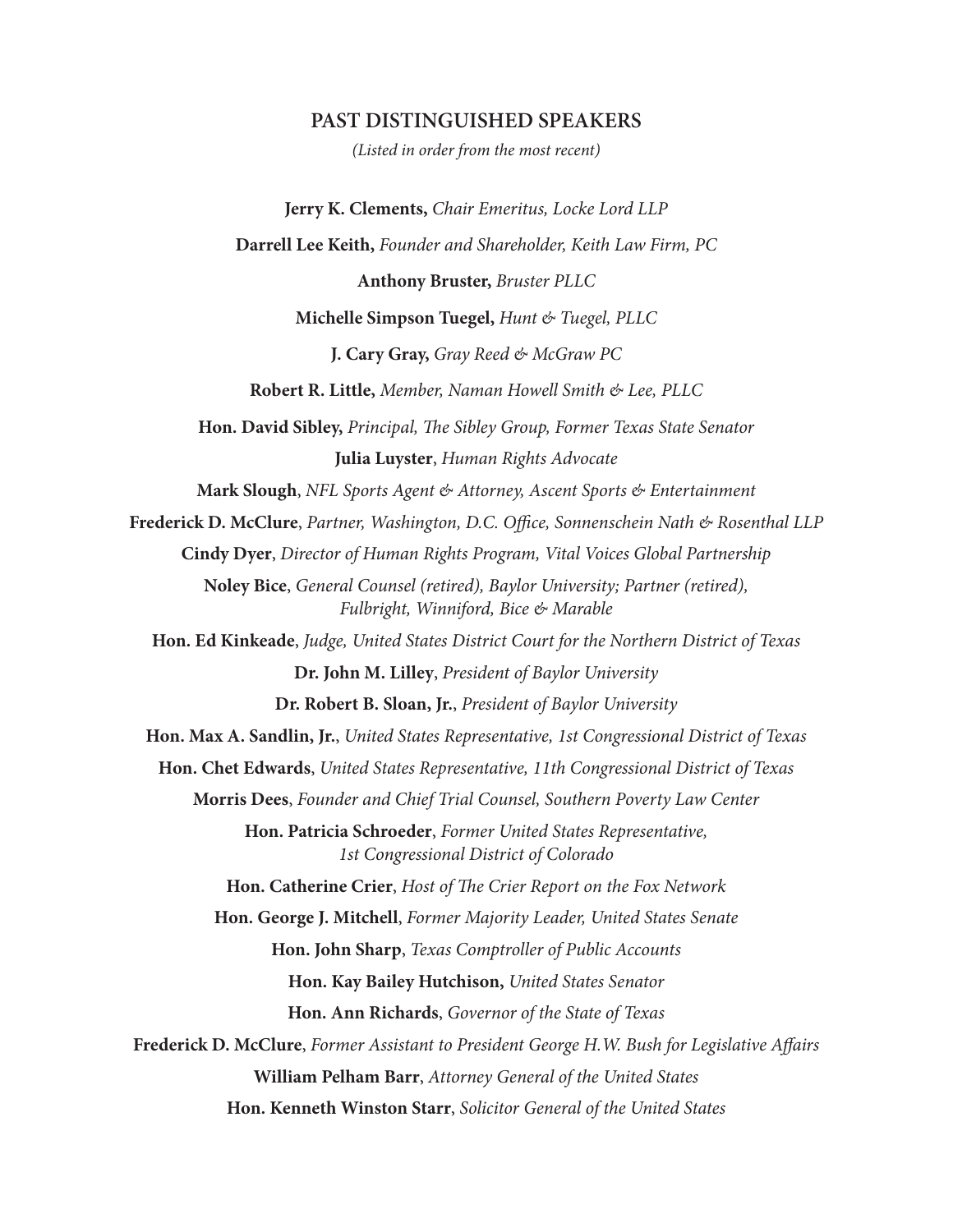# **ACADEMIC AWARDS**

#### **Joe B. Allen Administrative Law Award**

Annual awards of \$1,000 each, given to a maximum of two students who have demonstrated an interest in administrative law by completing, with distinction, at least these three classes: Legislature, Administrative Power and Procedure (LAPP), Municipal Government, and Texas Administrative Law. Given in honor of Joe B. Allen by Allen Boone Humphries Robinson LLP. *Sidney A. Smith Kylie G. Calabrese* 

#### **Joe B. Allen Administrative Practice Professional Track Award**

Annual awards of \$1,500 each, given to a maximum of two students who have done outstanding work while pursuing the Administrative Practice Professional Track. Given in honor of Joe B. Allen by Allen Boone Humphries Robinson LLP.

*Sarah Elizabeth Toben*

#### **Ron J. Anderson, M.D. Law and Medicine Award**

An annual award of \$1,000, given to the student making the greatest contribution to the success of the Healthcare Law program. The students' contribution is representative of Dr. Anderson's commitment to the excellence of the Healthcare Law program and the importance of an interdisciplinary approach to healthcare law. Given in honor of Ron J. Anderson, M.D., by R. Jack Ayres, Jr.

*Shelby D. Zumwalt*

#### **Jim Barlow Memorial Award**

An annual award of \$250 to a third-year law student who has exhibited excellence in trial skills and a commitment to prosecution. Given by Dean & Mrs. Brad Toben in memory of Jim Barlow. *Susanna L. Lyles*

#### **Baylor Law School Student Ambassador Award**

Five annual awards of \$400 each, shared by the students who have graciously assisted the Admissions Office with its various recruiting programs by serving as Student Ambassadors. The recipients have gone "above and beyond" by serving the Law School in this manner.<br>Austin Clay Byrom Skyler Savanna Schoolfield

*Zoe C. Phelps* 

*Austin Clay Byrom Skyler Savanna Schoolfield Byron A. Haney Rebecca Ann Wesley*

#### **William J. Boswell Memorial Award**

Annual awards of \$125 each, given to the students receiving the highest grades in each section of the winter, spring, summer, and fall Torts class. Given in memory of Dean Emeritus William J. Boswell by R. Jack Ayres, Jr.

*Garrett S. Anderson – Spring 2019 John Kerns Dickson – Fall 2019 Rebecca Davis Jahnke – Fall 2019/Winter 2019-2020 Jefferson Floyd Serfass – Winter 2019-2020 Matthew James McKinnon – Summer 2019*

#### **Bracken Local Government Award**

An annual award of \$300, given to the student demonstrating outstanding scholarship in the area of local government law. Given by the late W. Earl Bracken, Jr.

*No Recipient*

#### **Bracken Student Government Award**

An endowed annual award of \$600, given to the SBA President recognizing his or her leadership and time commitment in the promotion of student welfare and the facilitation of strong dialogue between students and administration. Established by Sarah Lou Bracken in honor and memory of W. Earl Bracken, Jr.

*Ben George Koshy*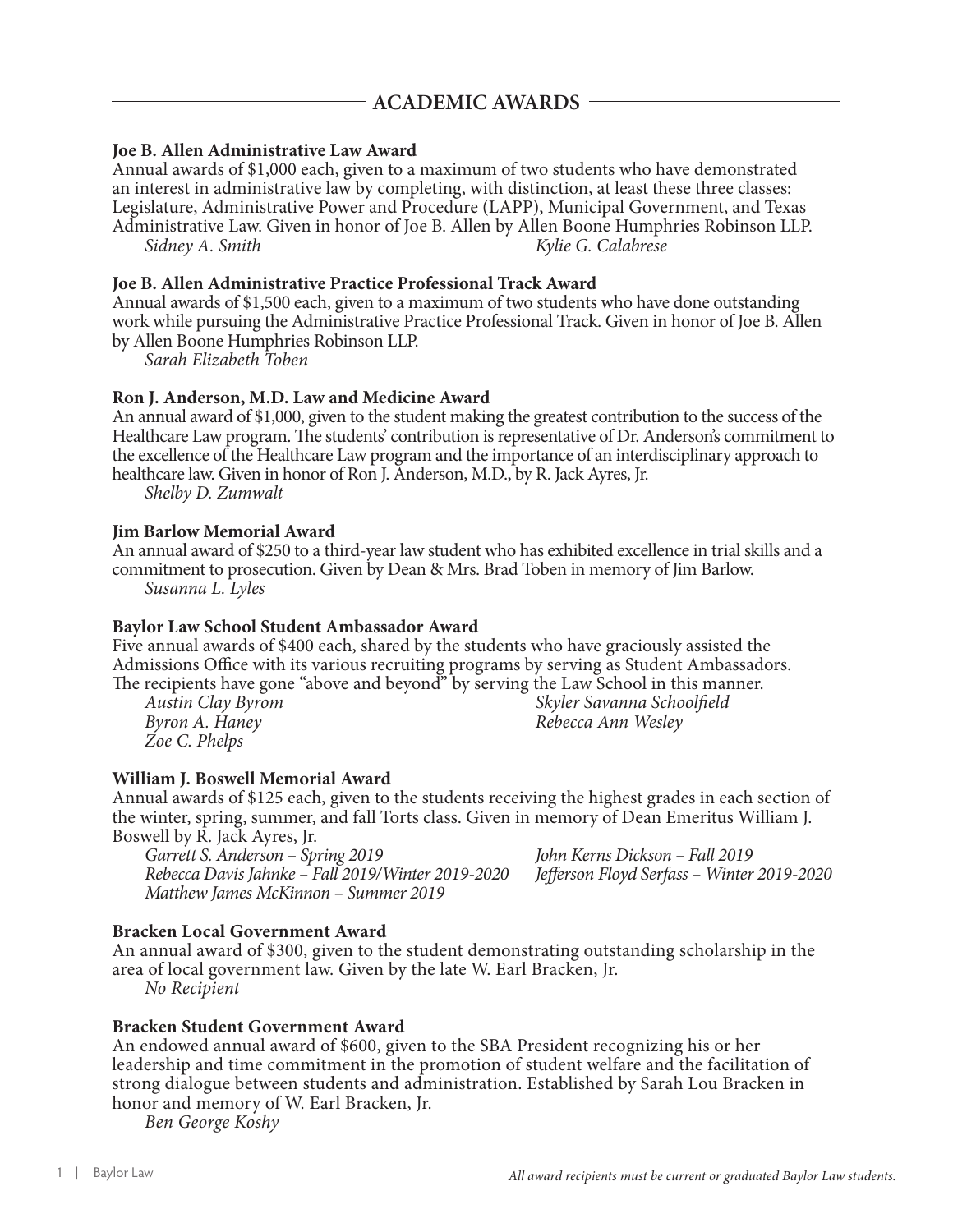#### **Professor George Durham Brown Endowed Memorial Award**

An endowed annual award of \$1,000. This award is one of the most generous endowed awards offered at the Law School. The Professor George Durham Brown Endowed Memorial Award is underwritten by Ernest L. and Mina Jones O'Bannon in honor of the donors' late classmate and friend, Professor George Durham Brown of the Baylor Law faculty. Students receiving this award will be designated as Brown Scholars.

*Stephen D. Carl*

#### **Alice Jean Cannon and Thure B. Cannon Constitutional Law/Civil Rights Award**

An annual award of \$100, given to a deserving student who shows a particular interest/proclivity in the areas of civil rights or the legislative process. Given by JoAl Cannon-Sheridan in honor of her mother and brother.

*Alicia Alvarado*

#### **Joe Cannon Professionalism Award**

An annual award of \$250, given to a student who exemplifies a commitment to professionalism and integrity. Given in honor of Joe Cannon by his daughter JoAl Cannon-Sheridan. *Gabriel Maliha*

#### **Community Bank & Trust Estate Planning and Administration Award**

An annual award of \$500, awarded to the student with an outstanding record in Wealth Transfers and in Estate Planning or Administration of Estates. Given by Community Bank & Trust, Waco, Texas. *Katherine Janell Fort* 

#### **Judge W.C. Davis Endowed Criminal Practice Professional Track Award**

An endowed annual award of \$300, given to a student for overall outstanding performance in the completion, or anticipated completion, of the requirements for the Criminal Practice Area Professional Track. Given in memory of Judge W.C. Davis of the Texas Court of Criminal Appeals from 1978 to 1991 by his widow, Mrs. Mary Louise Davis.

*Garrett Lawson Stanford*

#### **James R. Dickson, Jr. Award**

An annual award of \$350, given to the student holding an outstanding record in the field of Commercial Law. Given in memory of James R. Dickson, Jr. by his son, J. David Dickson. *Zoe C. Phelps*

#### **Steve Dillard Practice Court Award**

Annual awards given to the highest performing students in Practice Court, based upon grades for work in procedure, evidence, advocacy and professional responsibility in PC I and PC II. The recipients of this award each receive a cash award of \$1,000, plus a hand-made, leather-bound facsimile copy of the 1858 book, *A Treatise on the Practice of the District and Supreme Courts of the State of Texas,* written by trial lawyer and Baylor professor John Sayles, who taught the original course that became Practice Court. Given by Steve Dillard of Houston.

*Bryson R. Manning – Fall/Winter 2019 Mark D. Siegmund – Spring/Summer 2019*

#### **Thomas M. Featherston, Jr. Estate Planning Award**

An annual award of \$300, given to the student making the highest grade in the Estate Planning course. Given by Gregory and Liz Bartoe.

*Keira L. Hornyak –Winter 2019-2020*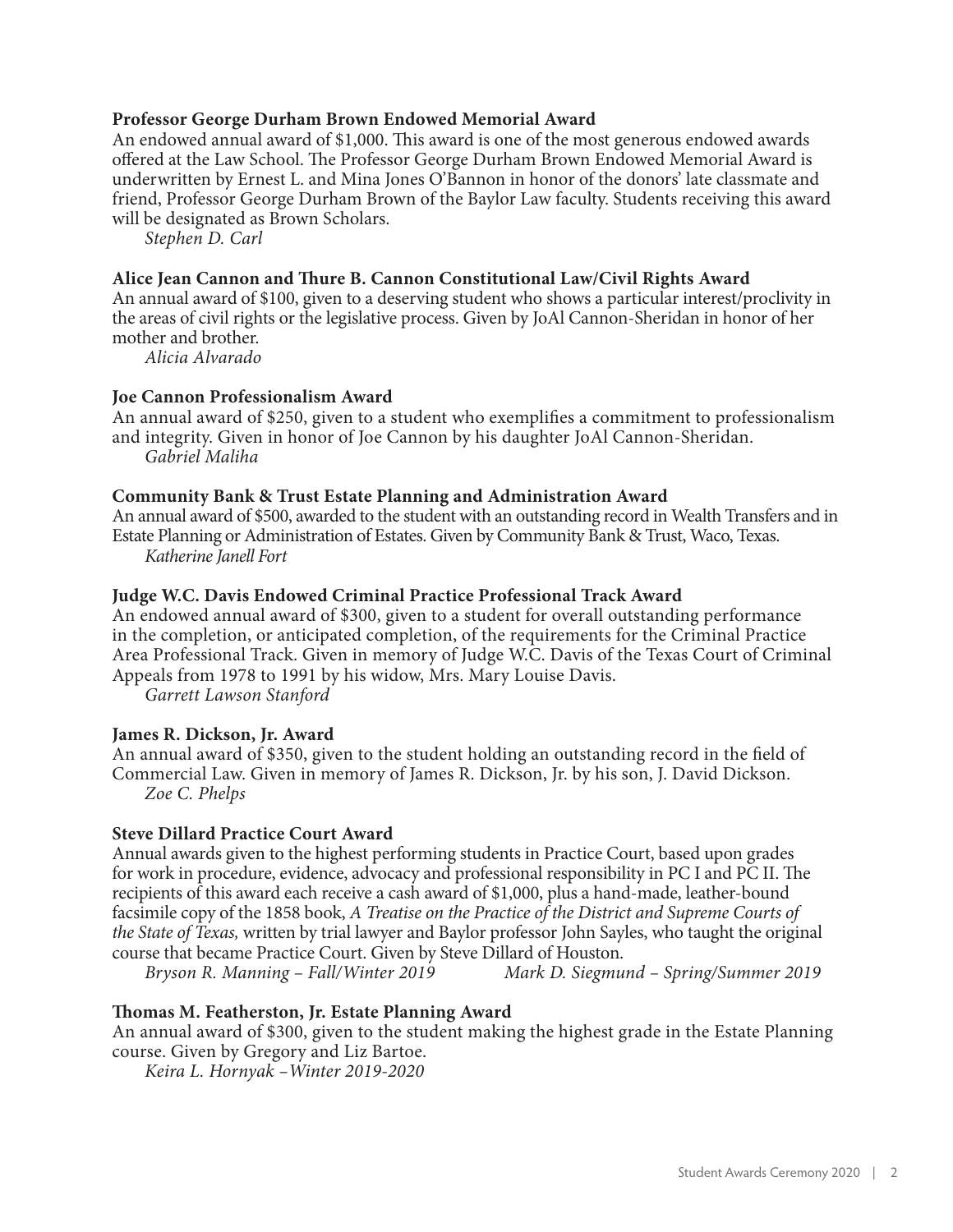#### **John B. and Eula Berly Fisher Award in Constitutional Law**

An endowed annual award of \$100, shared by the students having the best record in Constitutional Law and related subjects. Given in memory of John B. and Eula Berly Fisher by their children, John B. Fisher, Jr. and Mrs. Mary Fisher Powell.

*Andrew C. Drexel*

#### **Fort Worth Real Estate Council Award**

An annual award of \$250, shared by the students with outstanding performance in Texas Land Practice. Given by the Fort Worth Real Estate Council.

*Kellsey A. Hansen Allison P. Szabo* 

# **Funderburk Evidence Award**

An annual award of \$750, given to the student doing the best work in the course of Evidence. Given by the law firm of Funderburk Funderburk Courtois, LLP.

*Bryson R. Manning*

#### **The "Future Judicial Clerk" Federal Courts Award**

An annual award of \$500, given to the student showing the best understanding of the federal court system, as evidenced by his or her performance in the Federal Courts course. Given by Jeff (Baylor Law class of '09) and Ashley Fisher.

*Kylie G. Calabrese*

#### **Haley & Olson, P.C. Corporate Law Award**

An annual award of \$500, shared by the students doing the best work in Corporate Law. Given by Haley & Olson, P.C.

*Christina Holch Godard Aaron J. Horner*

#### **Edwin P. Horner Oil and Gas Award**

An annual award of \$125, given to each student making the highest grade in the Oil & Gas course. Given in memory of Professor Emeritus Edwin P. Horner by the late G.H. Kelsoe, Jr. and by Robert Kelsoe.

*Tyler G. Scholes – Winter 2019-2020*

*Brittany G. Rupple – Summer 2019 Annaleigh Drost Richardson – Winter 2019-2020*

#### **George and Albina Kacir Memorial Award**

Annual awards of \$50 each, given to the students making the highest grades in the Property course. Given in memory of George and Albina Kacir by the Waco-McLennan County Bar Auxiliary.

*Cullen B. Richardson – Spring 2019 Gavin E. Jaco – Summer 2019*

*Rebecca Davis Jahnke – Summer/Fall 2019 John Benjamin Meredith – Winter 2019-2020*

#### **Robert Messinger Memorial Award**

An award in the amount of \$400, given to a student in Supreme Court Seminar each year based upon the quality of that student's written work. Given in memory of Robert Messinger by his son, John R. Messinger.

*Kylie G. Calabrese*

#### **Norton Rose Fulbright Outstanding First-Year Student Award**

An annual award of \$500, given to the outstanding student in the first-year class. Given by Norton Rose Fulbright US LLP.

*Ryan Katherine Golden*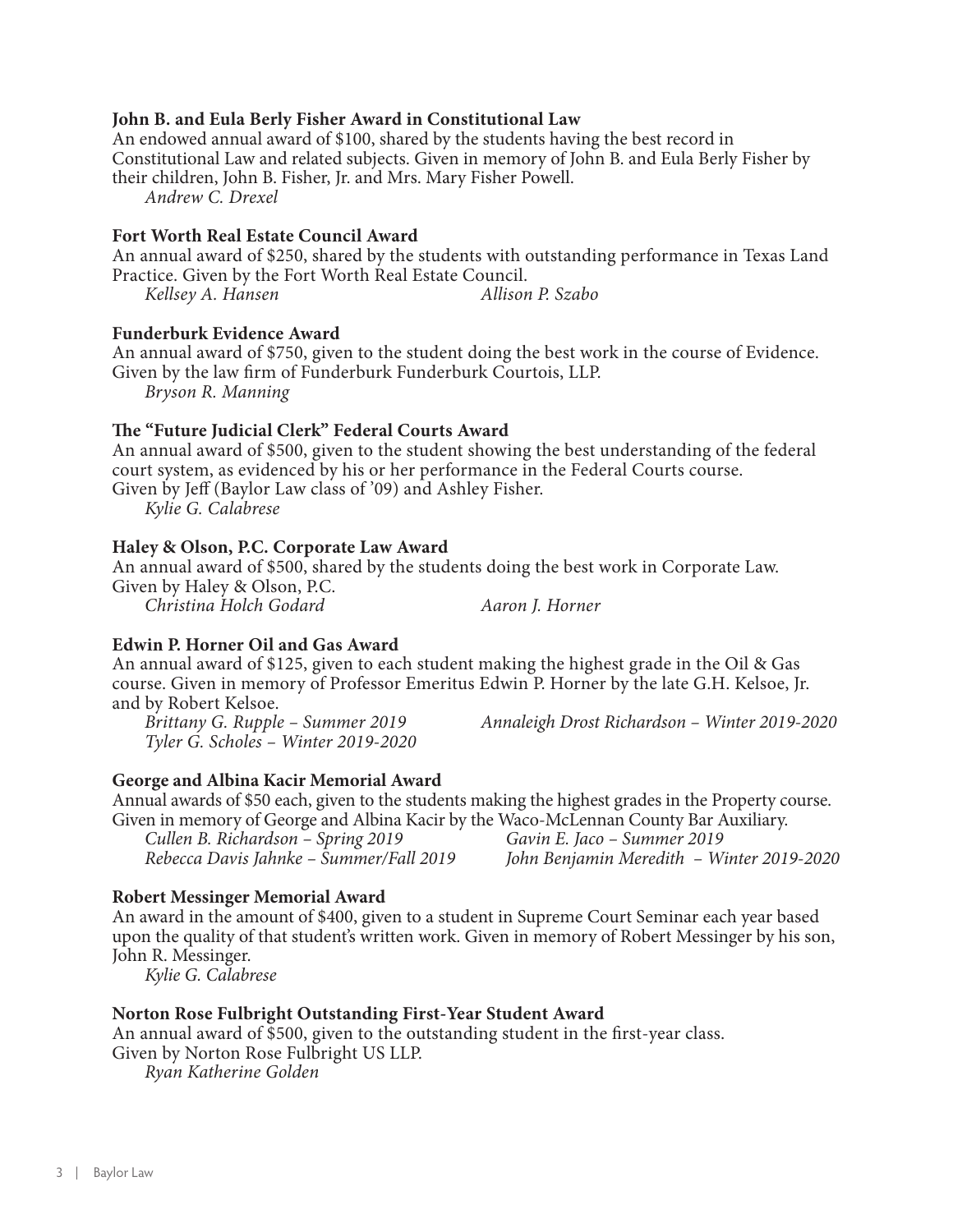#### **Justice James R. Norvell Memorial Award**

An endowed annual award of \$250, given to a member of the Alexander Senate of *Delta Theta Phi* International Law Fraternity. Given by Kenneth W. Burns and the Alice Gist Sneed Foundation in memory of Justice James R. Norvell, former Texas Supreme Court Justice. *No Recipient*

#### **Pakis, Giotes, Page & Burleson, P.C. Tax Law Award**

An annual award of \$500, given to the student doing the best work in Tax Law courses. Given by Pakis, Giotes, Page & Burleson, P.C.

*Christopher D. Carbonaro*

#### **Charles S. Petty Memorial Law and Medicine Award**

An annual award of \$1,000. This award is given for outstanding scholarship in Healthcare Law. The student's contribution reflects Dr. Petty's life-long dedication to teaching and academic excellence. Given in memory of Charles S. Petty, M.D., by R. Jack Ayres, Jr. *Blaine Shelby Hill*

#### **The President's Award**

An endowed annual award of \$1,500, designated as the President's Award in memory of Baylor University President Herbert H. Reynolds. Awarded to the outstanding student at the completion of his or her second year who is most worthy of the honor in the judgment of the President of the University and the Dean of the Law School. Established by Professor David M. Guinn and Professor & Mrs. Michael D. Morrison.

*Aaron J. Horner*

#### **District Attorney John Segrest Award**

An annual award of \$250 to a third-year law student who has exhibited excellence in trial skills and a commitment to prosecution. Given by Dean & Mrs. Brad Toben in honor of District Attorney John Segrest.

*Megan Ann Ferguson*

#### **Loy M. Simpkins Memorial Award**

An annual award of \$500, shared by the students making the highest grades each year in the law school courses covering the subject of marital property. Given in memory of Loy M. Simpkins by Michael L. Graham and The Graham Law Firm, P.C, and Professor Thomas M. Featherston, Jr. *Zoe C. Phelps – Spring 2019 Daniel William Lewis – Fall 2019*

#### **State Bar of Texas Oil, Gas & Energy Law Resources Section Scholarships**

Awarded by the State Bar of Texas Oil, Gas & Energy Law Resources Section, the Section awards two scholarships to the two highest grades in each basic Oil & Gas Law classes. The two students earning the highest grade will share \$1,500.

| Lincoln Allen Floyd – Summer 2019 | Tyler G. Scholes – Winter 2019-2020           |
|-----------------------------------|-----------------------------------------------|
| Brittany G. Rupple – Summer 2019  | Annaleigh Drost Richardson - Winter 2019-2020 |

#### **David & Zandra Swenson Endowed Intellectual Property Law Award**

An annual award of \$500, given to the student that has demonstrated outstanding academic achievement in the area of Intellectual Property. Given by Professor Emeritus David and Zandra Swenson.

*Mark W. Murphy*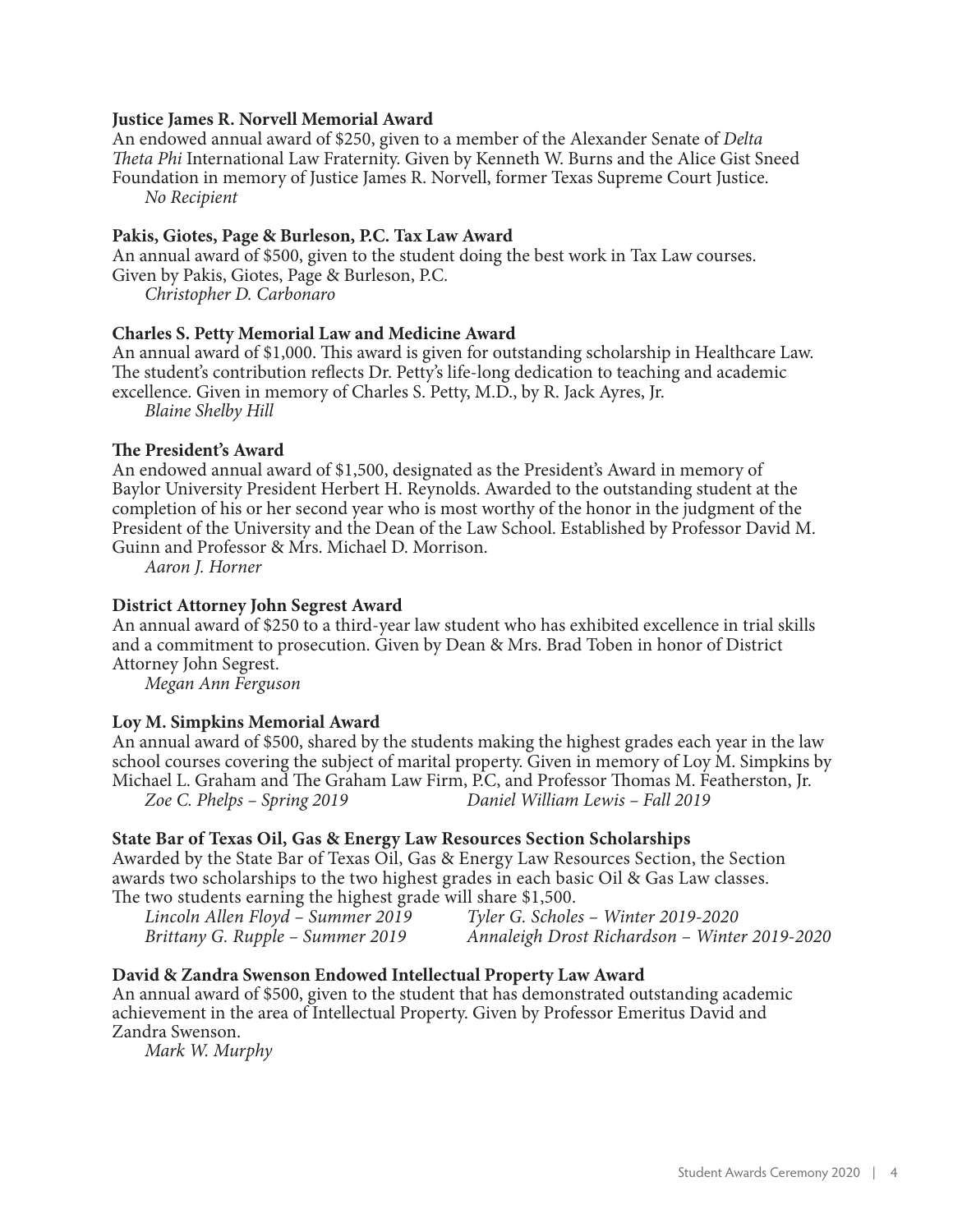#### **William R. Trail Civil Procedure Award**

Annual awards of \$225 each, given to the students making the highest grades in the course of Civil Procedure. Given in honor of Professor William R. Trail by Andrew and Lin Weber and Derek and Lara Hollingsworth.

*Matthew James McKinnon – Spring 2019 Morgan E. Jones – Summer 2019 John Benjamin Meredith – Fall 2019*

#### **William R. Trail Contracts Award**

An annual award of \$200, shared by the students making the highest grade in the course of Contracts and who started in a spring quarter. Given in honor of Professor William R. Trail by Lucy Haroutunian Forbes.

*Matthew James McKinnon – Spring 2019 Emily Carria – Summer 2019*

#### **Bill Underwood Professionalism Award**

An annual award of \$300, given to the student who exemplifies former Professor Bill Underwood's commitment to professionalism and integrity. Given in honor of Professor Bill Underwood by Mrs. Sam D. Johnson, Ms. Lara Hollingsworth, and Ms. Jennifer Garnett Rustay. *Sarah E. Van Sciver*

#### **Weaver Lonely Spouse Award**

An annual award of \$250, given to a happily married student who is living away from his or her spouse while he or she is attending Baylor Law. Given in memory of Maggie Mae Weaver by her husband, Chris Weaver.

*Emma Grace Anderson*

#### **John R. Wilson Remedies Award**

Annual awards of \$100 each, given to the students making the highest grades in the course of Remedies. Given in honor of the late Professor Emeritus John R. Wilson by the late G.H. Kelsoe, Jr. and by Robert Kelsoe.<br>Amy Charlene Donlon - Summer 2019

*Amy Charlene Donlon – Summer 2019 Cody Macjackson Carter – Winter 2019-2020*

#### **Albert and Ginger Witcher Award**

Annual awards of \$500 each, given to the students who demonstrate financial need. Preference is given to a student with a dependent child. Given in honor of her parents, Albert and Ginger Witcher, by Associate Dean Leah Witcher Jackson Teague.<br>Kinsey D. Lakey

*Kinsey D. Lakey Brittany Rummel*

#### **Buck J. Wynne Environmental Law Award**

An annual award of \$1,500, given to the student making the highest grade in the Environmental Law course. Given in memory of Buck J. Wynne by the State Bar of Texas Environmental and Natural Resources Law Section.

*Kimberly A. Trimble* 

#### **Buck J. Wynne Natural Resources Award**

An annual award of \$1,500, given to the student making the highest grade in the Natural Resources course. Given in memory of Buck J. Wynne by the State Bar of Texas Environmental and Natural Resources Law Section.

*Zachary J. Fiene*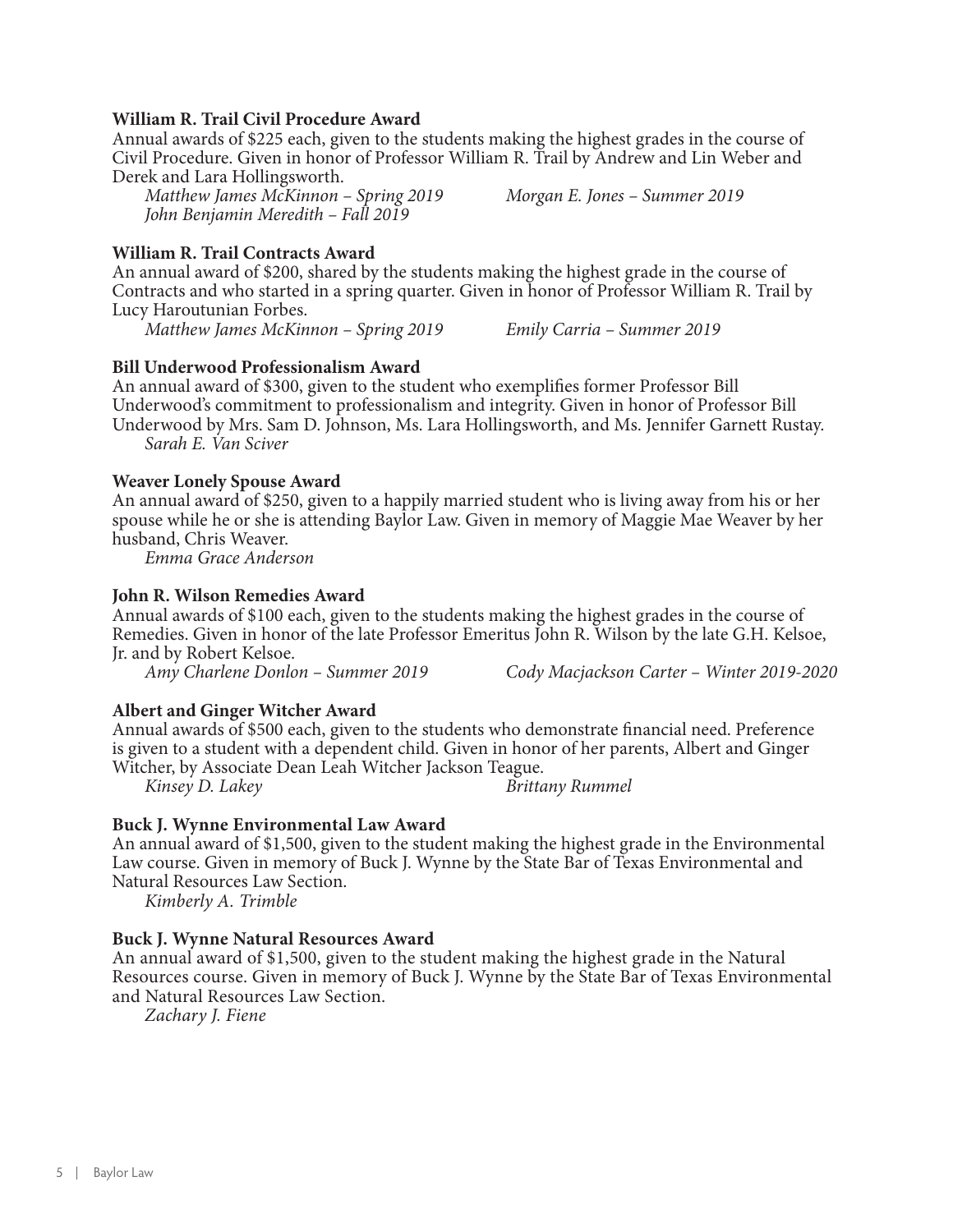# **DEAN'S LIST RECOGNITION**

# *Spring 2019*

| Carlos Eduardo Alferez       | Kyle Aaron Gardner           | Susanna L. Lyles          |
|------------------------------|------------------------------|---------------------------|
| Garrett S. Anderson          | Georgi Gloria Garza          | Molly C. Maier            |
| Sara K. Babineaux            | Bethany G. Gingras           | Taylor Collien Malatek    |
| Kaitlyn Margaret Beaman      | Christina Holch Godard       | Bryson R. Manning         |
| Lanie Nichole Bennett        | Ryan Katherine Golden        | Gregory C. May            |
| <b>Brittany Marie Blakey</b> | Jeffrey Gunnell              | Jared A. McHazlett        |
| Hampton P. Brannen           | Tyler Ray Hannusch           | Reid Alexander McKinney   |
| Elizabeth Grace Bregard      | Kellsey A. Hansen            | Matthew James McKinnon    |
| Clayton D. Brown             | Andrew L. Harding            | Stephanie L. McPhail      |
| Kylie G. Calabrese           | Charles D. Harmon            | Katherine Medler          |
| Christopher D. Carbonaro     | <b>Blaine Shelby Hill</b>    | Kevin S. Miller           |
| Stephanie Jane Carpenter     | Hannah B. Hoke               | Max A. Moran              |
| Cody Macjackson Carter       | Kenneth Matthew Hopkins      | Samantha J. Mori          |
| Tori B. Coates               | Aaron J. Horner              | Alexandra Marie Mosser    |
| Victoria E. Cooper           | Jennifer Nicole Huckleberry  | Michele H. Naudin         |
| Caylin Cierra Craig          | Sydney Hunemuller            | Dana X. Nguyen            |
| Abigail Elizabeth Crawford   | Courtney Elyse Jackson       | William T. Nilsson        |
| Blake J. Crowley             | Gavin E. Jaco                | Sahil Nooruddin           |
| Austin D. Dam                | <b>Blake Edward Jones</b>    | Alexander John Oestreich  |
| William Rafic De Los Santos  | Savannah M. Judkins          | <b>Emily Harding Owen</b> |
| Jacob deKeratry              | Mariah J. Karigan            | Rebekah Ashley Padgett    |
| David A. Dekle               | Morgan J. Kleoppel           | Kali A. Park              |
| Chloe P. Dixon               | Hailey T. Knab               | Tara N. Pedian            |
| Cody T. Dowling              | Brandon Christopher Knighton | Daniel Paul Pellegrin     |
| Joshua Alan Dunegan          | Rebeckah Elizabeth Lawson    | Taylor Nicole Perona      |
| Taylor C. Fitzner            | Lee P. Lazear                | Zoe C. Phelps             |
| Lincoln Allen Floyd          | Jaycee L. Lee                | Timothy A. Phillips       |
| Andrew James Garceau         | Jason D. Lester              | Samuel P. Rajaratnam      |
| Elizabeth B. Gardner         | Jessyka S. Linton            | Drake M. Rayshell         |
|                              |                              |                           |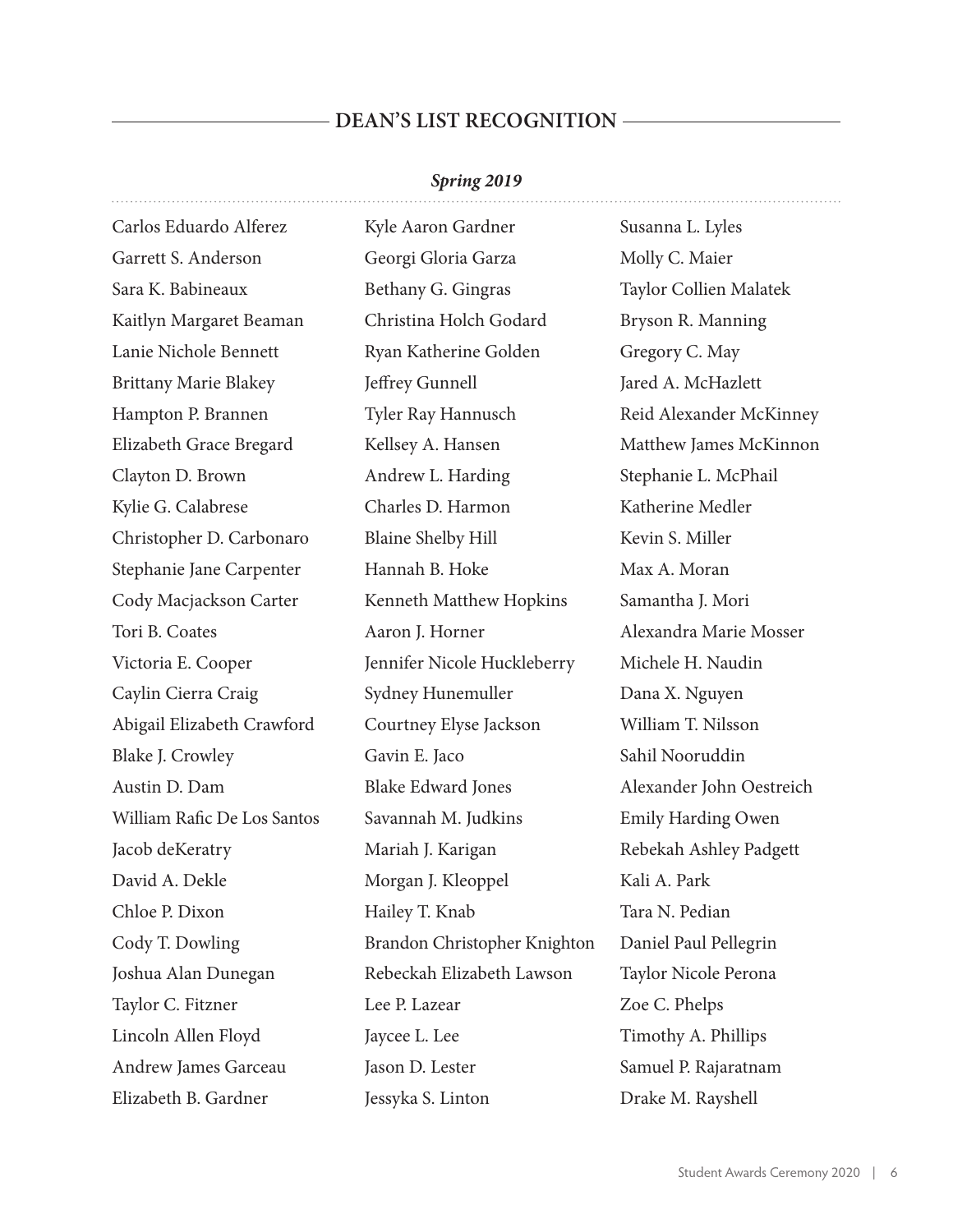| Hayley R. Reid             | Joseph W. Shaneyfelt    | Allison P. Szabo            |
|----------------------------|-------------------------|-----------------------------|
| Emily A. Rice              | Trenton A. Shelton      | David W. Thomas             |
| Katelyn J. Richards        | Mark D. Siegmund        | Maria E. Toscano            |
| Annaleigh Drost Richardson | Bryce Smith             | Kimberly A. Trimble         |
| Cullen B. Richardson       | Reagan M. Smith         | Angela Rose Valencia-Gowing |
| Joshua F. Richardson       | Sidney A. Smith         | Joshua David Villarreal     |
| Philip D. Ricker           | Marylynn B. Smitherman  | Alicia L. Wahrmund          |
| Clayton Douglas Robison    | Zachary C. Smitherman   | Justin D. Waldo             |
| Salvador Jason Robles      | Erika Pena Solhtalab    | Amy Nicole Waller           |
| Daniel E. Rodriguez        | Juan Antonio Solis      | Jessica Andrea Wilkes       |
| Christina E. Rosendahl     | <b>Emily Sonnier</b>    | <b>Braxton Lewis Wilks</b>  |
| David A. Rothweil          | Reid Carson Spiller     | Jackson R. Willingham       |
| Danelle H. Sanders         | Garrett Lawson Stanford | James D. Wilson             |
| Hannah Santasawatkul       | Brandon M. Stendara     | Daniel J. Wiseman           |
| Amanda J. Saunders         | Kyle Joseph Stone       | Shelby D. Zumwalt           |
| Demi Beth Schindler        | David W. Suttner        |                             |
| Skyler Savanna Schoolfield | <b>Andrew Swallows</b>  |                             |

#### *Summer 2019*

| Sion A. Alford                 | Rebecca Davis Jahnke      | Melissa M. Pulido    |
|--------------------------------|---------------------------|----------------------|
| Alicia Alvarado                | Morgan E. Jones           | Ashley Karyn Seitz   |
| Robert E. Ammons               | Samantha Leigh Leifeste   | Nicholas W. Shodrok  |
| Lauren Ashley Walker Blackwell | Rachel A. Malone          | Mark D. Siegmund     |
| Stephen D. Carl                | Lacey M. McCoy            | Lindsey Nicole Smith |
| Tyler Lenwood Cortinas         | William T. Nilsson        | David W. Thomas      |
| Hannah Davis                   | Sahil Nooruddin           | Kimberly A. Trimble  |
| Nicholas Paul Fitzpatrick      | Kelley O'connor           | Charles E. Vickers   |
| Lincoln Allen Floyd            | Edward J. Odre            | Jackson Webb Wren    |
| Ryan Katherine Golden          | <b>Emily Harding Owen</b> |                      |
| Andrew L. Harding              | Jordan Lee Pender         |                      |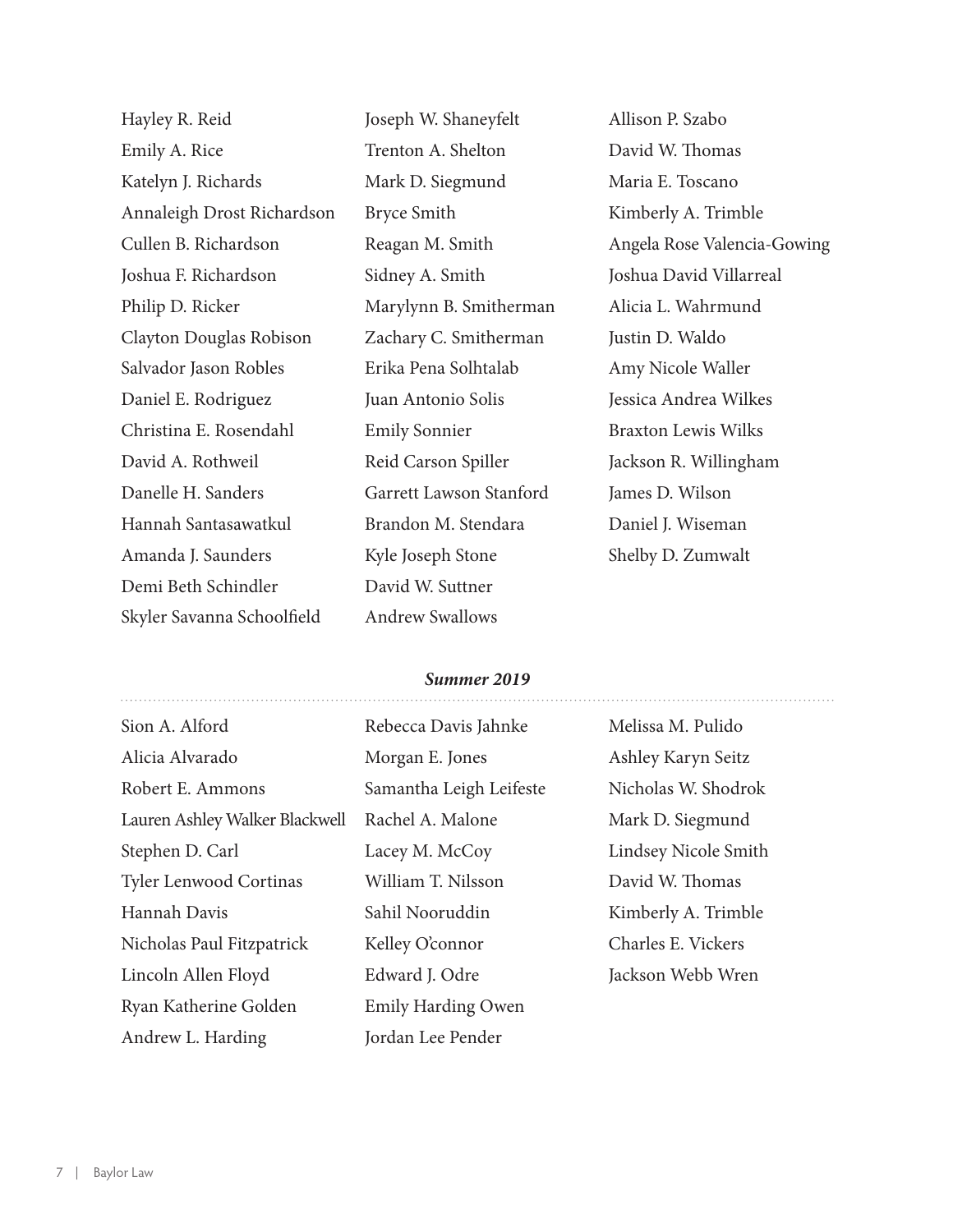#### *Fall 2019*

. . . . . . . . . . . . .

| Tamer T. Abouras               | Nicole A. DeVincenzi        | Savannah M. Judkins      |
|--------------------------------|-----------------------------|--------------------------|
| Alicia Alvarado                | John Kerns Dickson          | Tristan Delapp Kaisharis |
| Robert E. Ammons               | Chloe P. Dixon              | Mariah J. Karigan        |
| Emma Grace Anderson            | Joseph Trenton David Doke   | Alyssa Morgan Killin     |
| Maximilian E. Atchity          | Cody T. Dowling             | Elizabeth N. Kough       |
| Sara K. Babineaux              | Andrew C. Drexel            | Cayla R. Lakey           |
| Chase R. Baumgartner           | Conner Dyer                 | Jaycee L. Lee            |
| Madeleine Anne Beach           | Andrew Bernard Eberlein     | Emily L. Lesowski        |
| James Mclean Bell              | James F. Fryer              | Daniel William Lewis     |
| Lanie Nichole Bennett          | Alejandra Garcia Castro     | Collin S. Luna           |
| Rivir S. Berry                 | Bethany G. Gingras          | Samuel J. Lutes          |
| Sheridan Faith Berry           | Christina Holch Godard      | Molly C. Maier           |
| Lauren Ashley Walker Blackwell | Ryan Katherine Golden       | Taylor Collien Malatek   |
| Robert Fizzell Boone           | Briana Denae Gongora        | Rachel A. Malone         |
| Katie R. Brown                 | Jeffrey Gunnell             | Bryson R. Manning        |
| Sarah Rhyanne Brown            | Jacob B. Hadjis             | Andrew L. Martinez       |
| James Mason Busbee             | Tyler Ray Hannusch          | Taylor Nicole McCullough |
| Zack C. Byrd                   | Charles D. Harmon           | Maria L. McIntyre        |
| Austin Clay Byrom              | <b>Blaine Shelby Hill</b>   | Matthew James McKinnon   |
| Kylie G. Calabrese             | Hannah B. Hoke              | Israel R. Medina         |
| Cody Macjackson Carter         | Aaron J. Horner             | John Benjamin Meredith   |
| Christian R. Casabar           | Jennifer Nicole Huckleberry | <b>Bridgett Meyer</b>    |
| Coy Reed Cassels               | Caitlin Ann Huettemann      | Rohit Mittal             |
| Cody S. Chapple                | Joanna Davis Hughes         | Miles D. Moody           |
| Tori B. Coates                 | Sydney Hunemuller           | Max A. Moran             |
| Thaddeus M. Cocoris            | Dallas N. Jackson           | Matthew R. Morian        |
| Kathleen Rebecca Coffey        | Gavin E. Jaco               | Jacob Alexander Munoz    |
| Jonathan Paul Cooper           | Rebecca Davis Jahnke        | Mark W. Murphy           |
| Victoria E. Cooper             | Matthew Johnson             | Jeffrey Howard Myers     |
| Austin D. Dam                  | Marshall Grant Jones        | Nicholas Mckinney Negem  |
| William Rafic De Los Santos    | Morgan E. Jones             | Jessie L. Nelson         |
|                                |                             |                          |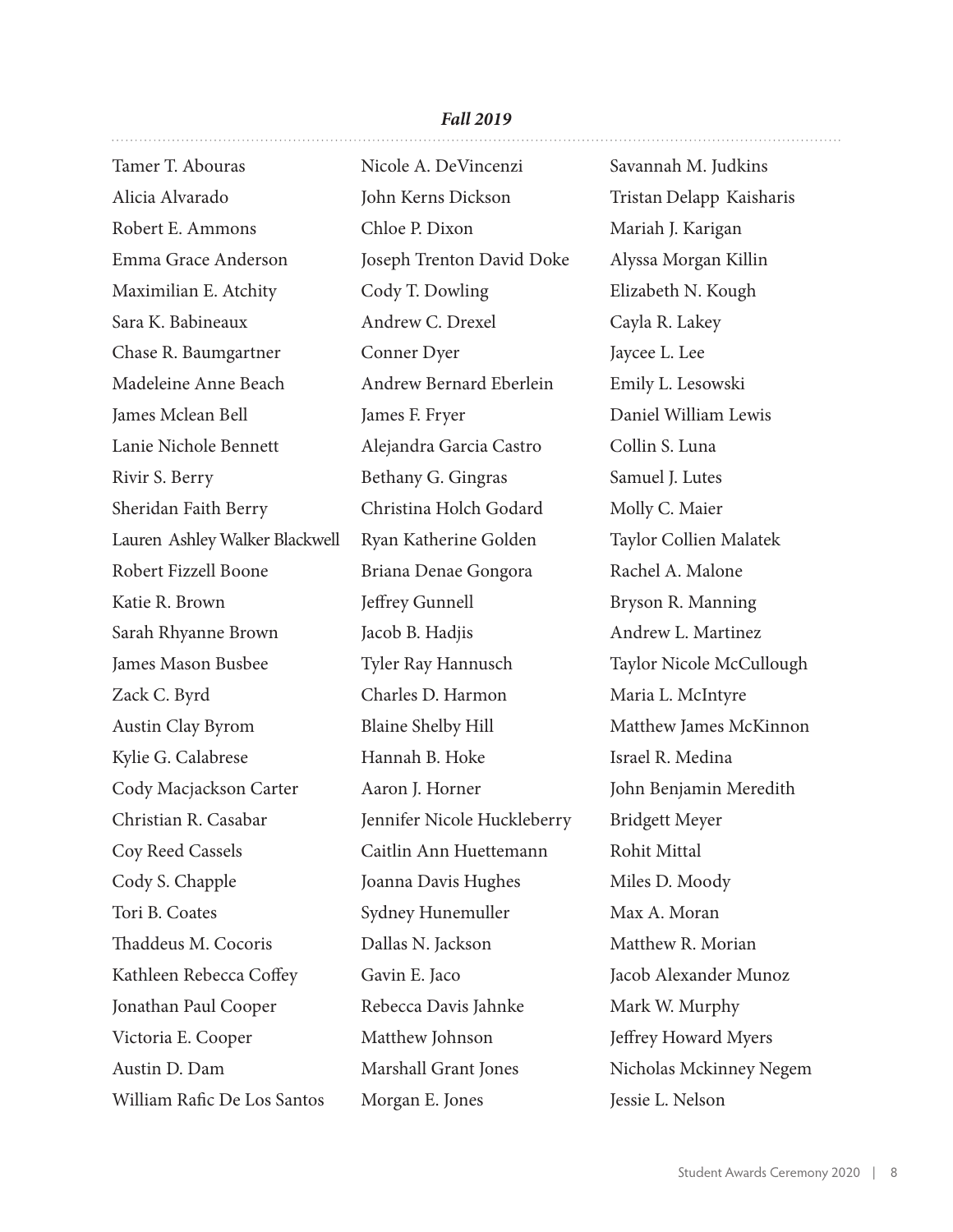Kali A. Park Andrew J. Patterson Tara N. Pedian Catherine Pellerin Charles T. Pitts Justin Halbert Potter Katelyn J. Richards Cullen B. Richardson Joshua F. Richardson Salvador Jason Robles Emma Lee Roddy Kristopher Manuel Ruiz Danelle H. Sanders Amanda J. Saunders

Skyler Savanna Schoolfield Jefferson Floyd Serfass Trenton A. Shelton Bryce Smith Reagan M. Smith Tara L. Smith Danielle B. Snow Juan Antonio Solis Amanda E. Springer Olivia G. Stedman Brandon M. Stendara Darby Tindle Strickland David W. Suttner Andrew Swallows

Allison Jane Taff William Routt Thornhill Kimberly A. Trimble Charles W. Vallhonrat Kameron D. Vogt Alicia L. Wahrmund Amanda R. Wayne Cody Michael White Jessica Andrea Wilkes Braxton Lewis Wilks James D. Wilson Shelby D. Zumwalt

#### *Winter 2019–20*

Benjamin H. Abbas Maximilian E. Atchity Sara K. Babineaux Lanie Nichole Bennett Rivir S. Berry Lauren Ashley Walker Blackwell Cody L. Branstetter Austin Clay Byrom Kylie G. Calabrese Christopher D. Carbonaro Emily J. Carria Cody Macjackson Carter Coy Reed Cassels Tori B. Coates Jonathan Paul Cooper Victoria E. Cooper Karina Corral Tyler Lenwood Cortinas Jessica Dale Cox Caylin Cierra Craig Abigail Elizabeth Crawford Austin D. Dam William Rafic De Los Santos Jacob deKeratry John Kerns Dickson Chloe P. Dixon Sandra Elizabeth Doyle Andrew Bernard Eberlein Zachary H. Ellis James F. Fryer Alejandra Garcia Castro Elizabeth B. Gardner Christina Holch Godard Ryan Katherine Golden Jeffrey Gunnell Jacob B. Hadjis Tyler Ray Hannusch Charles D. Harmon Sarah Elizabeth Hayes Catherine E. Helm Hannah B. Hoke Kenneth Matthew Hopkins Aaron J. Horner Keira L. Hornyak Caitlin Ann Huettemann Joanna Davis Hughes Dallas N. Jackson Gavin E. Jaco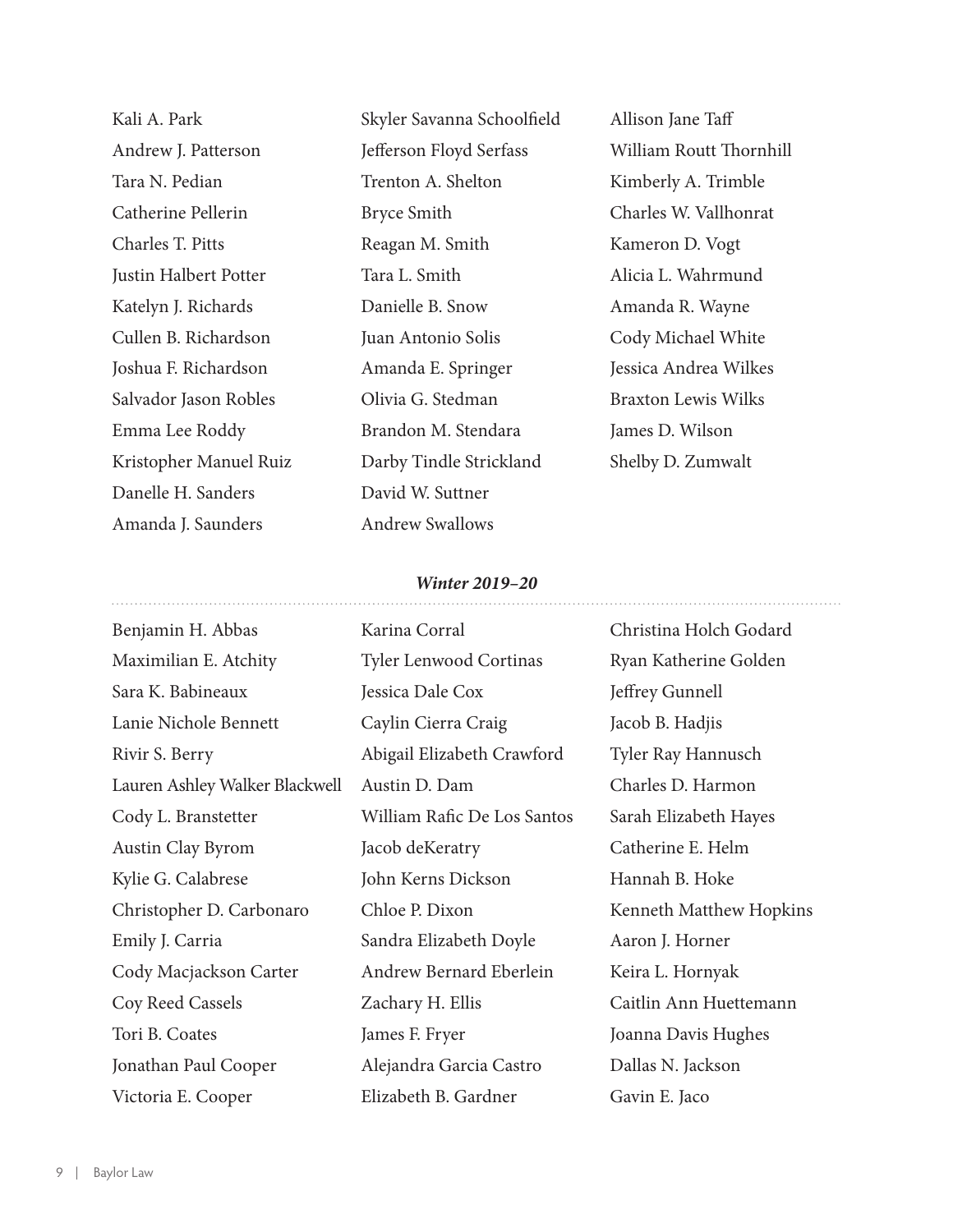Rebecca Davis Jahnke Lauren E. Johnson Matthew Johnson Tristan Delapp Kaisharis Mariah J. Karigan Cayla R. Lakey Emily L. Lesowski Daniel William Lewis Samuel J. Lutes Susanna L. Lyles Peyton Marion Maddox Molly C. Maier Taylor Collien Malatek Rachel A. Malone Bryson R. Manning Collin Steele Mantz Taylor Nicole McCullough Matthew James McKinnon Stephanie L. McPhail John Benjamin Meredith Bridgett Meyer Rohit Mittal Miles D. Moody Maria Ellena Moore Max A. Moran Mark W. Murphy

Jeffrey Howard Myers Jessie L. Nelson William T. Nilsson Troy A. Officer Hannah E. Orand Andrew J. Patterson Tara N. Pedian Catherine Pellerin Alexandria Lynn Pencsak Hannah Renee Perez Zoe C. Phelps Timothy A. Phillips Charles T. Pitts Justin Halbert Potter Michala Katlin Quillen Jordan Shaye Raschke Katelyn J. Richards Annaleigh Drost Richardson Cullen B. Richardson Joshua F. Richardson Emma Lee Roddy Christina E. Rosendahl Brittany Rummel Amanda J. Saunders Skyler Savanna Schoolfield Jefferson Floyd Serfass

Conner L. Sheets Trenton A. Shelton Aaron M. Smith Bryce Smith Reagan M. Smith Danielle B. Snow Juan Antonio Solis Mckenzie L. Speich Amanda E. Springer Garrett Lawson Stanford Brandon M. Stendara Seth D. Stukalin Andrew Swallows Sarah Elizabeth Toben Sarah E. Van Sciver Charles E. Vickers Kameron D. Vogt Justin D. Waldo Jessica K. Washington Amanda R. Wayne Cody Michael White Jessica Andrea Wilkes Jackson R. Willingham Alexis K. Winter Shelby D. Zumwalt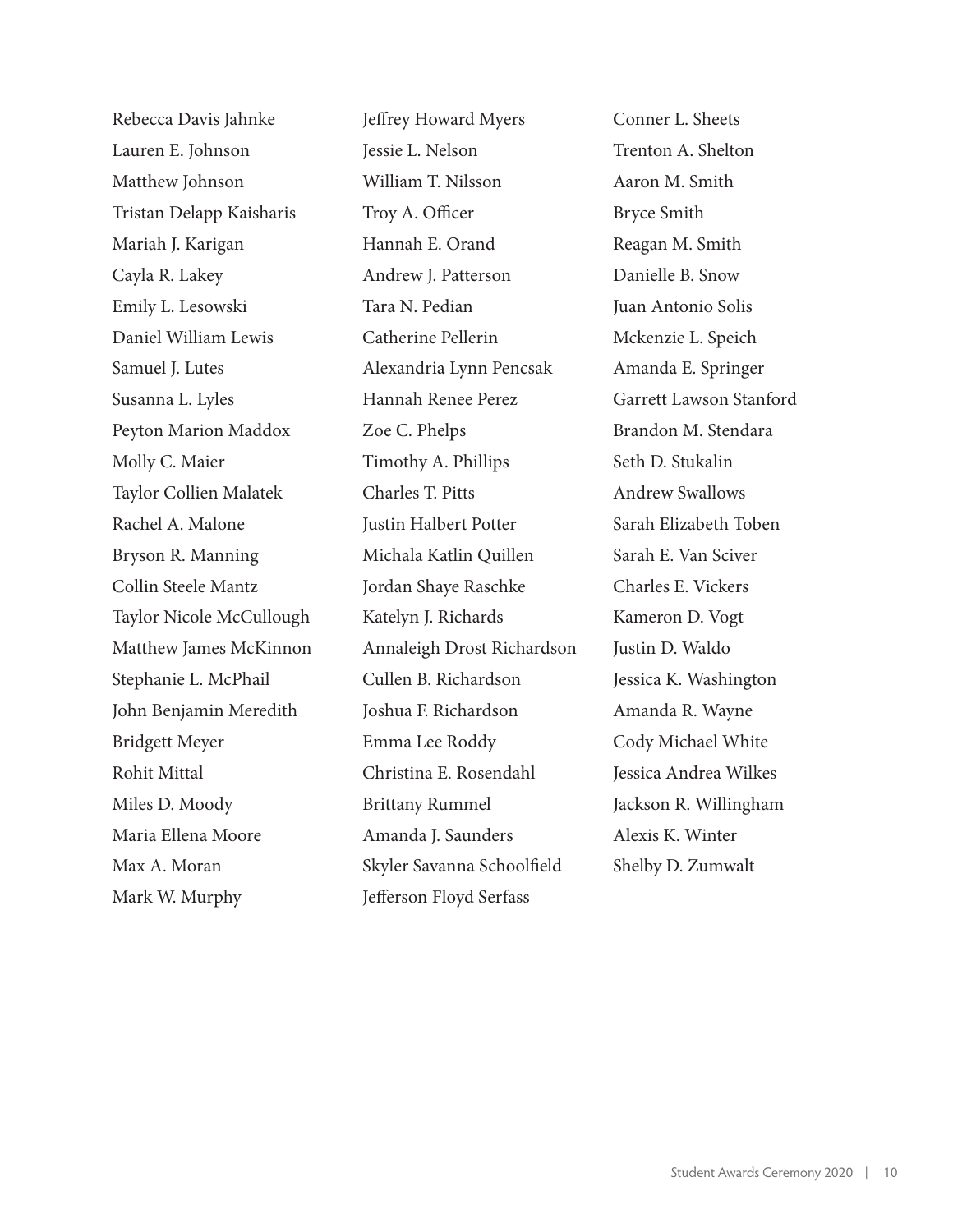# **ADVOCACY AWARDS**

#### **James P. Alexander Memorial Award**

An annual award of \$500, given to the senior student with an outstanding record in the Practice Court course. Given in memory of Chief Justice James P. Alexander, teacher of the Practice Court course at Baylor Law for ten years, by Norton Rose Fulbright US LLP.

*Baleigh Alyse West*

#### **American Board of Trial Advocates (ABOTA) Award**

An annual award of \$500, given to the senior law student best exemplifying the principles of ABOTA, including professionalism, service, dedication to the preservation of the right to trial by jury, and excellence in the art of trial advocacy. Given by the Waco Chapter, American Board of Trial Advocates, and selected by the chapter executive committee, upon recommendation of the faculty.

*Joshua A. Dinsmore*

#### **Faegre Drinker Biddle & Reath LLP Best Brief Awards**

Annual awards of \$100, given to each student writing the best brief in each of the LARC 3 sections during the Faegre Drinker Biddle & Reath LLP Spring Moot Court Competition of the Baylor Law moot court program.

| Victoria E. Cooper  | Ryan Katherine Golden | Alisa Trejo             |
|---------------------|-----------------------|-------------------------|
| Chloe P. Dixon      | Hannah B. Hoke        | Joshua David Villarreal |
| William James Gober | Cullen B. Richardson  |                         |

## **Award for Excellence in Appellate Advocacy**

An annual award given to a graduating 3L who has demonstrated the most potential to excel in appellate advocacy upon graduation, as reflected by the student's academic performance; research, writing, and oral advocacy skills; work ethic; understanding of legal strategy and tactics; professionalism; and good judgment. Given by the State Bar of Texas Appellate Section. The award winner will receive a plaque from the Section and will also receive one year's membership in the Section.

*Haley Mowdy Owen*

#### **R. Jack Ayres, Jr. Advanced Trial Advocacy Award**

Dedicated to R. Jack Ayres, Jr., an annual award of \$1,000 to be divided among members of the Baylor Mock Trial Team who have demonstrated excellence in trial advocacy and understand the immense responsibility trial lawyers have to their clients. Given in honor of R. Jack Ayres, Jr., a Baylor Law Jaworski Fellow, by his children and grandchildren.

| Olaoluwa Aduralere Israel | Zain A. Pleuthner   |
|---------------------------|---------------------|
| Lee P. Lazear             | Sarah E. Van Sciver |

#### **Larry T. Bates Excellence in Appellate Advocacy Award**

An annual award of \$250, shared by the students on Professor Larry Bates' appellate advocacy team who display excellence in both writing and speaking. Factors to be considered are ingenuity, enthusiasm, individuality, and tenacity throughout the team experience.

*Taylor Nicole McCullough Alexandria Lynn Penscak*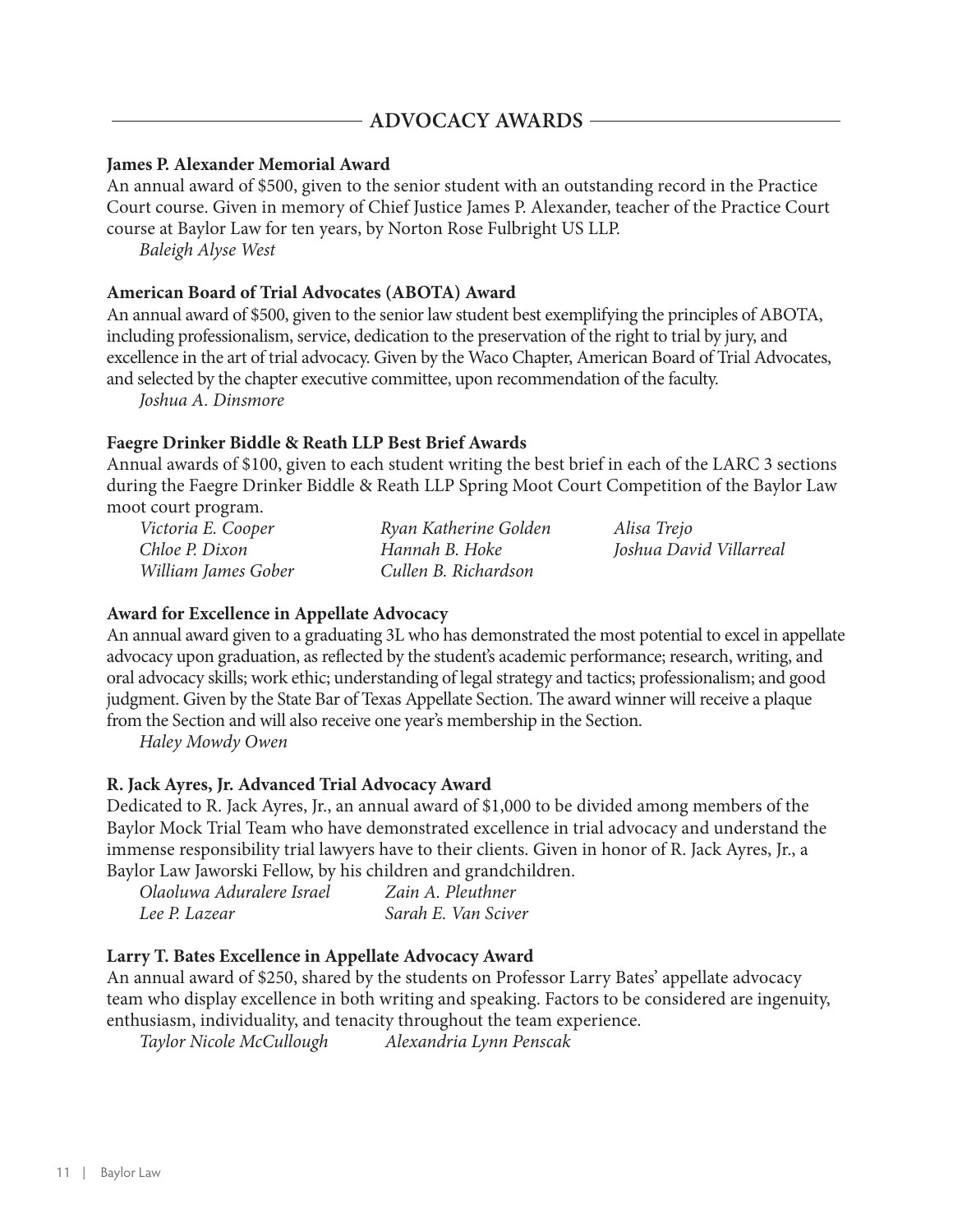#### **Beckworth, Hollingsworth and Stephens Trial Advocacy Award**

An annual award of \$300, given to a member of the National Mock Trial Team for excellence in trial advocacy. This award is given in honor of Professor Gerald R. Powell by Bradley E. Beckworth, Derek S. Hollingsworth, and Jason B. Stephens.

*Justin D. Waldo*

#### **Bruster and Langston Intellectual Property and Advocacy Award**

An annual award of \$1,000, given to a student who demonstrates excellence in the areas of Intellectual Property and Practice Court. Given by Anthony Bruster and Keith Langston. *Austin D. Dam*

#### **Joe Cannon Trial Advocacy Award**

An annual award of \$200, given to a deserving student based upon performance in class and financial need. Given in honor of Joe Cannon by his daughter, JoAl Cannon-Sheridan. *Sarah E. Van Sciver*

#### **Courtcall Award**

Two third-year students will be selected for an award of \$250 each based upon their record of success in moot court and/or mock trial competition and their overall contribution to the advocacy program.

*Kylie G. Calabrese Danelle H. Sanders*

#### **Leighton B. Dawson and Dawson & Sodd Moot Court Awards**

Annual awards to students who excel in the Dawson & Sodd, LLP Fall Moot Court Competition. Given by the late Mr. and Mrs. R. Matt Dawson in honor of Mr. Dawson's law partner of many years, the late Leighton B. Dawson, and by the law firm of Dawson & Sodd, LLP.

| First-Place Team:   | Second-Place Team:   | Semi-Finalist Teams:   |
|---------------------|----------------------|------------------------|
| Garrett S. Anderson | Rohit Mittal         | Matthew James McKinnon |
| Byron A. Haney      | Jaycee L. Lee        | John David Merritt     |
|                     |                      | David W. Suttner       |
| Best LARC 3 Team:   | <b>Best Oralist:</b> | James D. Wilson        |
| Garrett S. Anderson | James D. Wilson      |                        |
| Byron A. Haney      |                      |                        |

#### **Matt Dawson Advocacy Award**

An annual award of \$250, given to the student doing the best work in advocacy in the spring/ summer Practice Court class. Given in honor of the late Professor Emeritus Matt Dawson by the late G.H. Kelsoe, Jr. and Robert Kelsoe.

*Charles E. Vickers*

#### **Faegre Drinker Biddle & Reath LLP Moot Court Awards**

Annual awards to students who excel in the Faegre Drinker Biddle Spring Moot Court Competition of the Baylor Law moot court program. Given by the law firm of Faegre Drinker. *Due to the COVID-19 pandemic, this competition unfortunately had to be canceled.*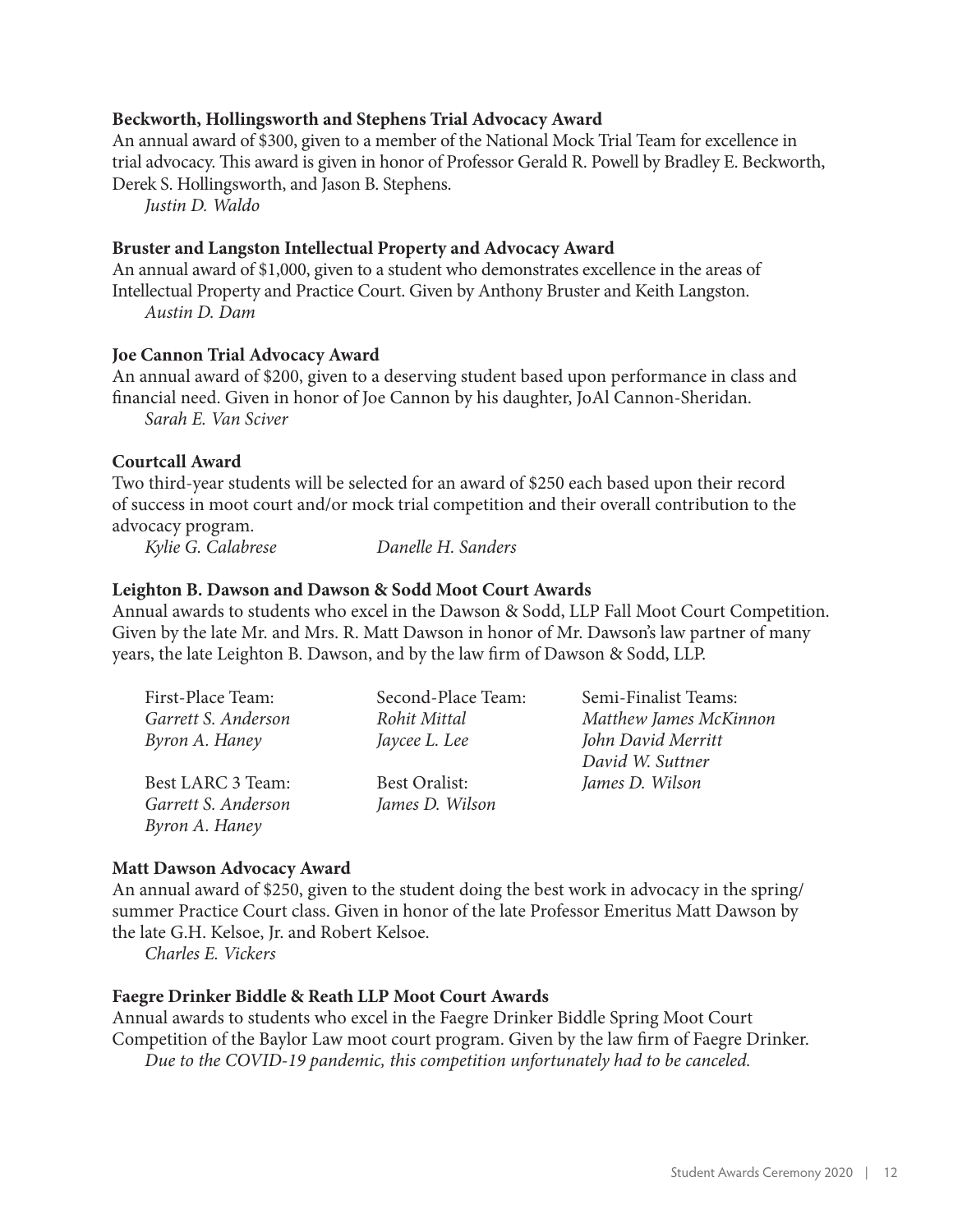#### **Family Law Advocacy Award**

Two annual awards of \$250 each, established by Ben and Chryl Selman, for the purpose of the promotion of advocacy in the practice of family law and as an on-going recognition of the outstanding advocates in the Family Law Practice Skills course.

*Alex John Oestreich Tiffany M. Wimberly*

#### **The Fraley Firm Mock Trial Award**

Two annual awards of \$500 each, given to members of the Mock Trial Team for excellence in trial advocacy. Given by Professor Elizabeth M. Fraley.

*Molly C. Maier Baleigh Alyse West*

#### **Harrison Davis Steakley Morrison, P.C. Advocacy Award**

An annual award of \$1,000, given to a student for excellence achieved in trial skills in the Practice Court course. Factors to be considered are preparation, innovation, and original thought whereby the student has demonstrated the ability to become an excellent trial lawyer. Given by Harrison Davis Steakley Morrison, P.C.

*Maria L. McIntyre*

#### **W. James Kronzer Appellate Advocacy Award**

An annual award of \$250, given to a student with an outstanding record in appellate advocacy. Given in honor of and in memory of W. James Kronzer by Knox & Tollefson.

*Danelle H. Sanders*

#### **Abner V. McCall Evidence Award**

Annual awards of \$250 each, given to the two students displaying the best command of the law of evidence in Practice Court work. Given in honor and in memory of the late President Emeritus Abner V. McCall by Professor Emeritus Louis S. Muldrow.

*Molly C. Maier Christina E. Rosendahl*

#### **Frank G. McDonald Appellate Procedure Award**

An annual award of \$150, shared by the students with the most outstanding performances in LARC 3. Given in memory of former Chief Justice Frank G. McDonald of the Tenth District Court of Appeals by the Waco-McLennan County Young Lawyers Association. *Chloe P. Dixon – Spring 2019 Gavin E. Jaco – Fall 2019*

#### **Louis S. Muldrow Jury Argument Award**

An annual award of \$500, given to the member of the mock trial team who excels in final jury argument. Given by Professor Gerald R. Powell and Barbara L. Powell in honor of their friend, Professor Emeritus Louis S. Muldrow, the very finest practitioner of the art of jury argument. *Joshua A. Dinsmore*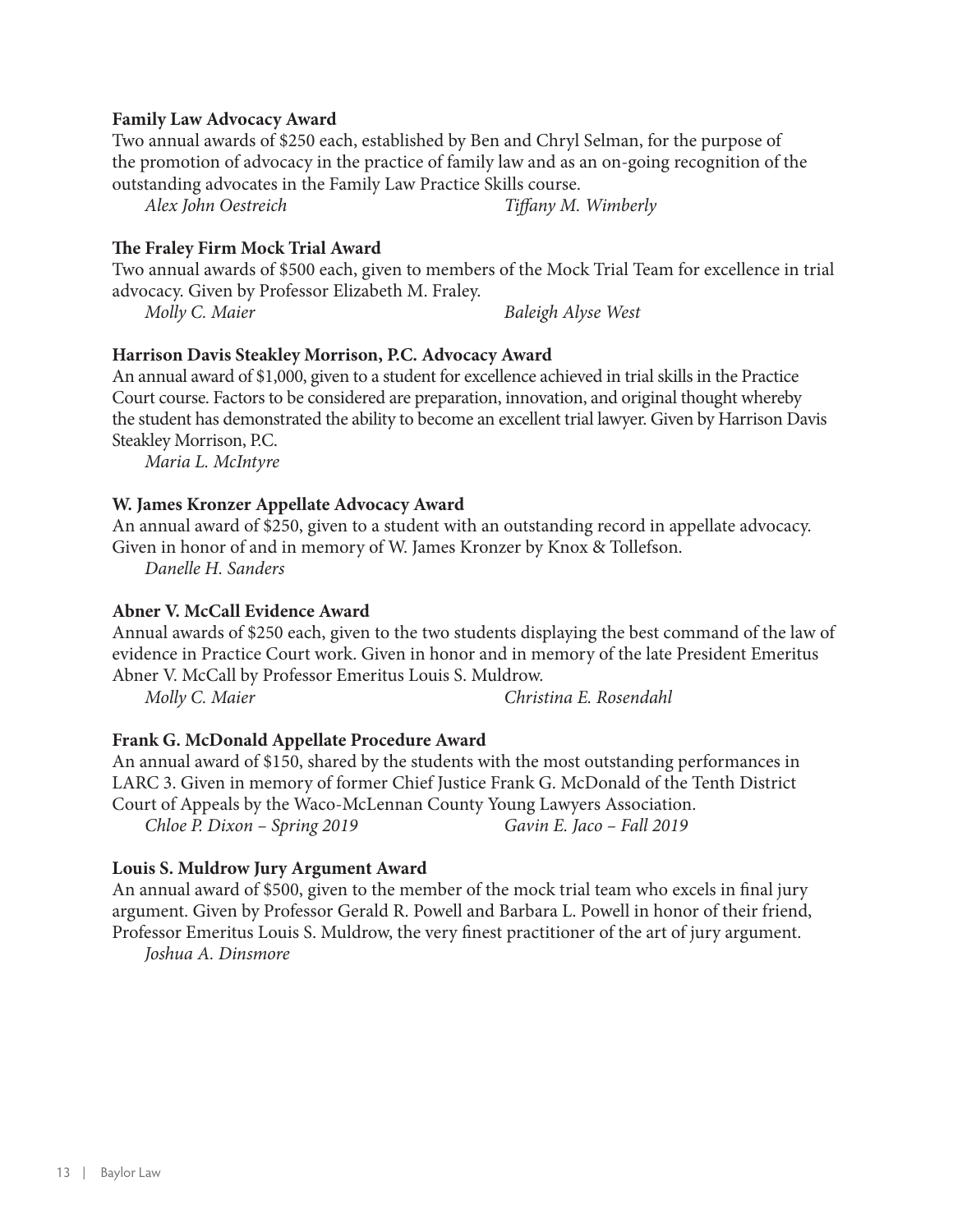# **Naman Howell Smith & Lee, PLLC Client Counseling Competition Awards**

Awarded to students who excel in the Naman Howell Smith & Lee, PLLC Winter Client Counseling Competition of the Baylor Law client counseling program. Given by Naman Howell Smith & Lee, PLLC.

*Donte L. Jones Kaylyn M. Bradshaw Jessica G. Scarbeau Tara N. Pedian*

\$500 to the first-place team: \$250 to the second-place team:

# **W.W. Naman Memorial Award**

An endowed annual award of \$100, given to a student for excellence in the Practice Court course. Given in memory of W.W. Naman by the Waco-McLennan County Bar Auxiliary. *Zain A. Pleuthner*

# **W. Frank Newton Best Brief Award**

Annual awards of \$100 given to each student writing the best brief in each of the LARC 3 sections during the Dawson & Sodd, LLP Fall Moot Court Competition of the Baylor Law moot court program. Given in honor of W. Frank Newton by James W. Paulsen.

*Gavin E. Jaco Matthew James McKinnon*

# **Norton Rose Fulbright Advocacy Award**

Annual awards of \$500, given to each member of the winning team in the Faegre Drinker Biddle Spring Moot Court Competition. Given by Norton Rose Fulbright US LLP.

*Due to the COVID-19 pandemic, this competition unfortunately had to be canceled.* 

# **Pakis, Giotes, Page & Burleson, P.C. Advocacy Award**

An annual award of \$500, given to a student for excellence achieved in trial skills in the Practice Court course. Factors to be considered are preparation, innovation, and original thought, whereby the student demonstrates the ability to become an excellent trial lawyer. Given by Pakis, Giotes, Page & Burleson, P.C.

*Tori B. Coates*

# **Pakis, Giotes, Page & Burleson, P.C. Ty Drury Excellence in Mock Trial**

An award totaling \$1000, given to the student, or shared by the students, who participated on the NCTC and/or AAJ Mock Trial teams, exhibited leadership, outstanding advocacy skills and who represented Baylor Law School with professionalism. Given by Pakis, Giotes, Page & Burleson, P.C. in honor of Ty Allan Drury, JD 2018.

*Joshua A. Dinsmore* Maria L. McIntyre

# **Harvey M. Richey Memorial Award**

An endowed annual award of \$100, given to the outstanding advocate in the Faegre Drinker Biddle & Reath LLP Spring Moot Court Competition of the Baylor Law moot court program. Given in memory of Harvey M. Richey by the Waco-McLennan County Bar Auxiliary.

*Luke William Hill*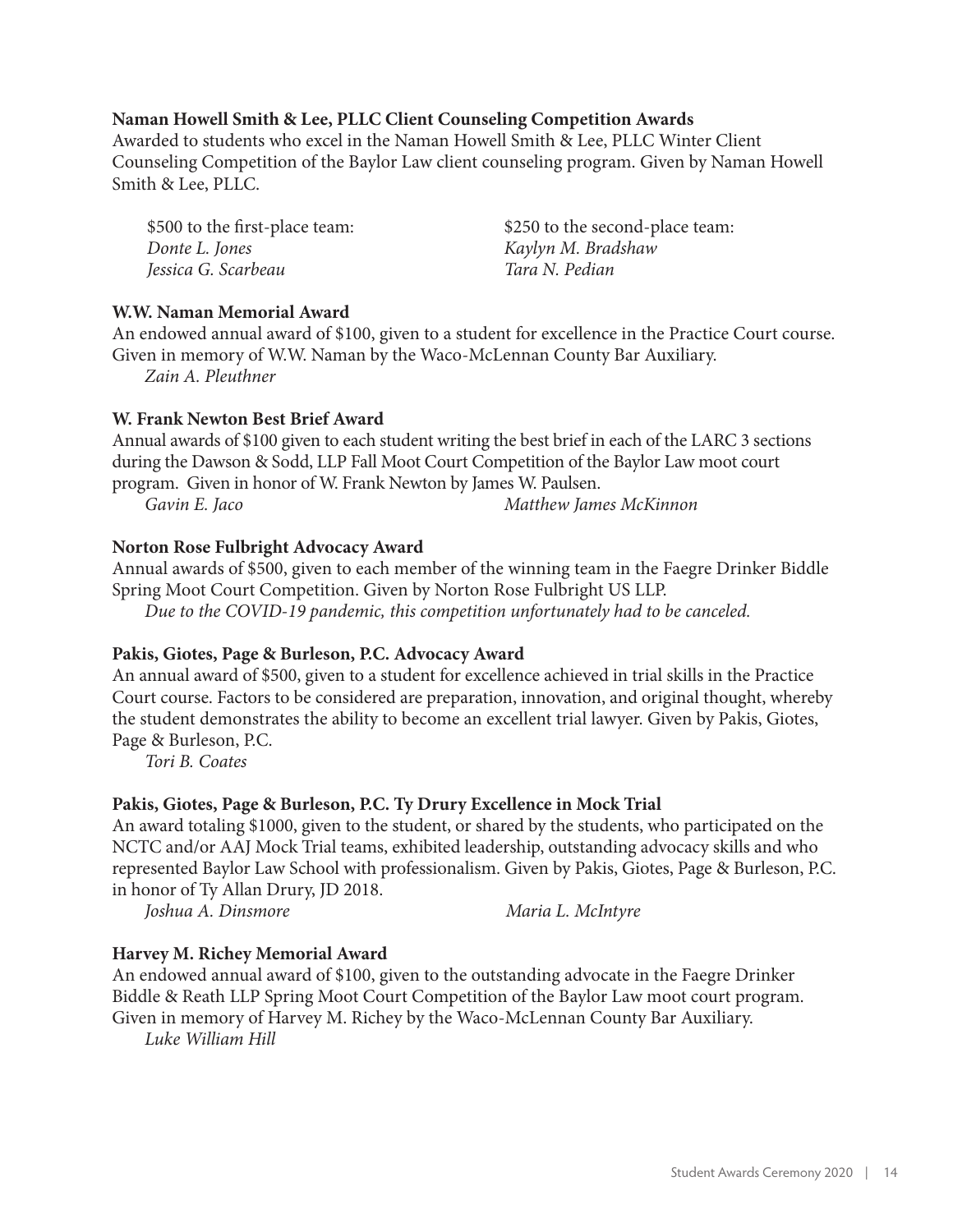# **Scott, Douglass & McConnico, LLP Evidence Award**

Annual awards of \$500 each, given to the students displaying the best command of the law of evidence in classwork and in intra- or interscholastic moot court or mock trial competitions, and having at least a "B" grade average overall. Given by Scott, Douglass & McConnico, LLP. *Tori B. Coates Haley Mowdy Owen Ryan M. Owen*

#### **Brian J. Serr Excellence in Appellate Advocacy Award**

An annual award of \$200, shared by the students on Professor Serr's appellate advocacy team who display excellence in both writing and speaking. Factors to be considered are initiative, dedication, style, and sense of humor through the team experience.

*Kylie G. Calabrese Savannah M. Judkins Andrew Swallows Ryan Katherine Golden Conner L. Sheets*

#### **Strasburger & Price, LLP Mock Trial Award**

An annual award of \$100, given to the student who excels in the Mock Trial Competition. Given by Strasburger & Price, LLP.

*Lee P. Lazear*

#### **Transactional Law Competition Awards**

Awarded to students who excel in the Baylor Law Spring Transactional Law Competition. Given by Professor Elizabeth S. Miller.

| \$250 to the first-place team: | \$150 to the second-place team: |
|--------------------------------|---------------------------------|
| Jennifer Griffin               | James K. Balagia                |
| Tyler Ray Hannusch             | David Shatto                    |

#### **Claude Williams Advocacy Award**

An annual award of \$250, given to the student doing excellent work in advocacy in the fall/winter Practice Court class. Given in honor of the late Judge Claude Williams of Dallas by the late G.H. Kelsoe, Jr. of Dallas.

*Maria L. McIntyre*

#### **Williams & Brown, LLP Outstanding Advocate Award**

An annual award of \$500, given to the student selected as the best oral advocate in the Dawson & Sodd Fall Moot Court Competition of the Baylor Law moot court program. Given by Williams & Brown, LLP of Waco.

*James D. Wilson*

#### **Peeler Williams, Jr. Client Counseling Award**

Annual awards of \$100, given to each member of the Baylor client counseling team that competes in the Interscholastic Client Counseling Competition sponsored by the American Bar Association. Given in memory of Professor Emeritus Peeler Williams, Jr. by Melissa Essary and Martha Swanger, members of the 1984 team.

| Donte L. Jones      | Kaylyn M. Bradshaw |
|---------------------|--------------------|
| Jessica G. Scarbeau | Tara N. Pedian     |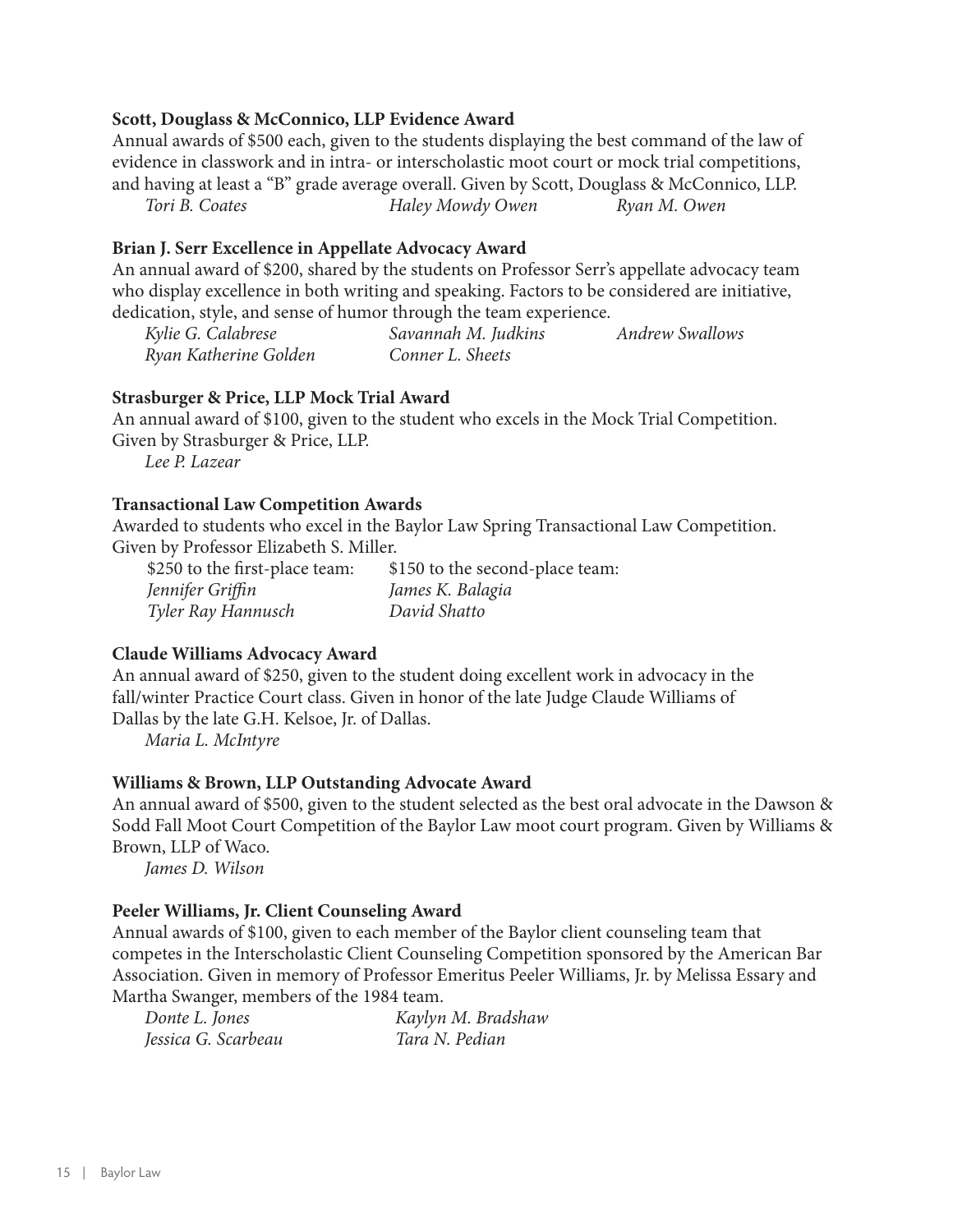# **Bob and Karen Wortham Fall Practice Court Mock Trial Competition Award**

An annual award of \$7,000, given to the students who excel in the Bob and Karen Wortham Fall Practice Court Mock Trial Competition. Given by Judge Bob and Karen Wortham.

| First-Place:   | Second-Place:      | Third-Place: |
|----------------|--------------------|--------------|
| Tori B. Coates | Joshua A. Dinsmore | Austin D. Da |

*Tori B. Coates Joshua A. Dinsmore Austin D. Dam Maria L. McIntyre* 

# **Bob and Karen Wortham Spring Practice Court Mock Trial Competition Award**

An annual award of \$7,000, given to the students who excel in the Bob and Karen Wortham Spring Practice Court Mock Trial Competition. Given by Judge Bob and Karen Wortham.

*Taylor A. McConnell Matthew R. Morian Andrew L. Harding*

First-Place: Second-Place: Third-Place:

 *Joseph W. Shaneyfelt*

# **Jackson Walker Appellate Advocacy Award**

An award of \$500, or two \$250 awards, given to the 2nd year student(s) who have excelled in interscholastic moot court competitions and demonstrated professionalism and commitment to the art of appellate advocacy as selected by the Advocacy Program Coordinator.

*Andrew Swallows*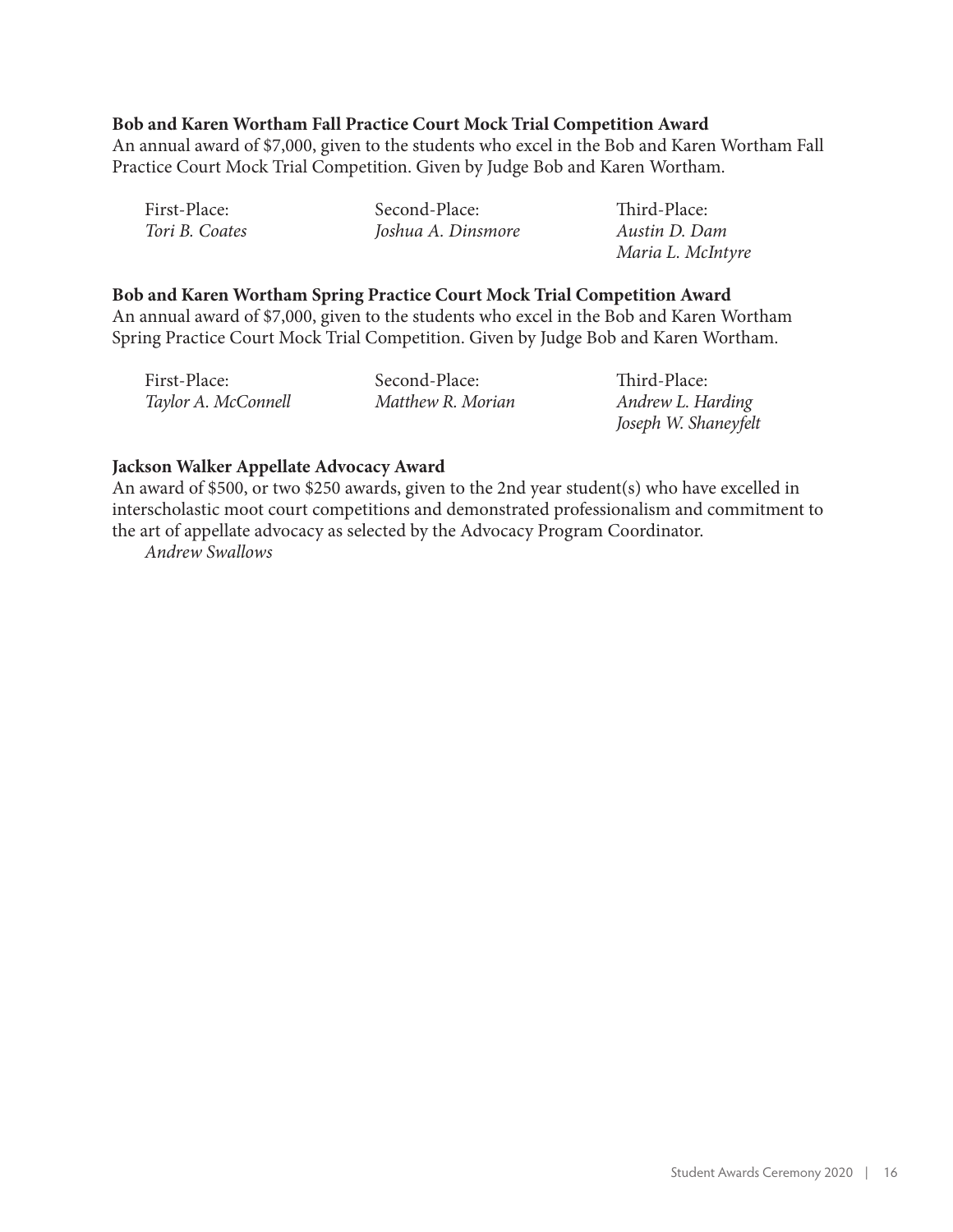# **2019–2020 INTERSCHOLASTIC TEAMS**

#### **MOOT COURT**

**American Bar Association (ABA) National Appellate Advocacy Competition** *Kylie G. Calabrese, Conner L. Sheets, Savannah M. Judkins, Andrew Swallows, Ryan Katherine Golden Coach: Professor Brian Serr*

#### **Appellate Lawyers Association National Moot Court Competition**

*Shannon Janelle Black, Matthew Johnson, Ryder William McCool, Amanda R. Wayne Coach: Professor Greg White*

#### **Billings, Exum & Frye National Moot Court Competition**

*Elizabeth Grace Bregard, Zoe C. Phelps, Skyler Savanna Schoolfield, Mckenzie L. Speich Coach: Professor Greg White*

#### **Cardozo BMI Entertainment and Media Law Moot Court Competition**

*Chandler Michael Dean, Taylor Collien Malatek Coach: Professor Laura Hernández*

#### **Duberstein and Elliott Cup Bankruptcy Moot Court Competition**

*Cody Macjackson Carter, Taylor Nicole McCullough, Alexandria Lynn Pencsak, Chloe P. Dixon, Jeffrey Gunnell, Danelle H. Sanders Coaches: Professor Larry Bates, Professor Deborah Perry*

#### **Emory Civil Rights and Liberties Moot Court Competition**

*Elizabeth B. Gardner, Taylor Nicole McCullough, Alexandria Lynn Pencsak, Bryce Smith Coach: Professor Larry Bates*

#### **Leroy R. Hassell, Sr. National Constitutional Law Moot Court Competition**

*Zachary H. Ellis, Emily L. Lesowski, Amanda J. Saunders, Austin Clay Byrom, Mollie Elizabeth Mallory Coaches: Professor Patricia Wilson, Professor Larry Bates*

#### **Hispanic National Bar Association (HNBA) Uvaldo Herrera National Competition**

*Hannah Renee Perez, Alisa Trejo Coaches: Professor Laura Hernández, Christy Hix*

#### **Hunton Andrews Kurth Moot Court National Championship**

*Kylie G. Calabrese, Andrew Swallows, Jeffrey Gunnell Coaches: Professor Larry Bates, Professor Patricia Wilson*

#### **Mack Kidd Administrative and Public Law Moot Court Competition**

*Robert E. Ammons, Chandler Michael Dean, James F. Fryer, Hannah Renee Perez, Joshua F. Richardson, Conner L. Sheets Coach: Kathy Serr*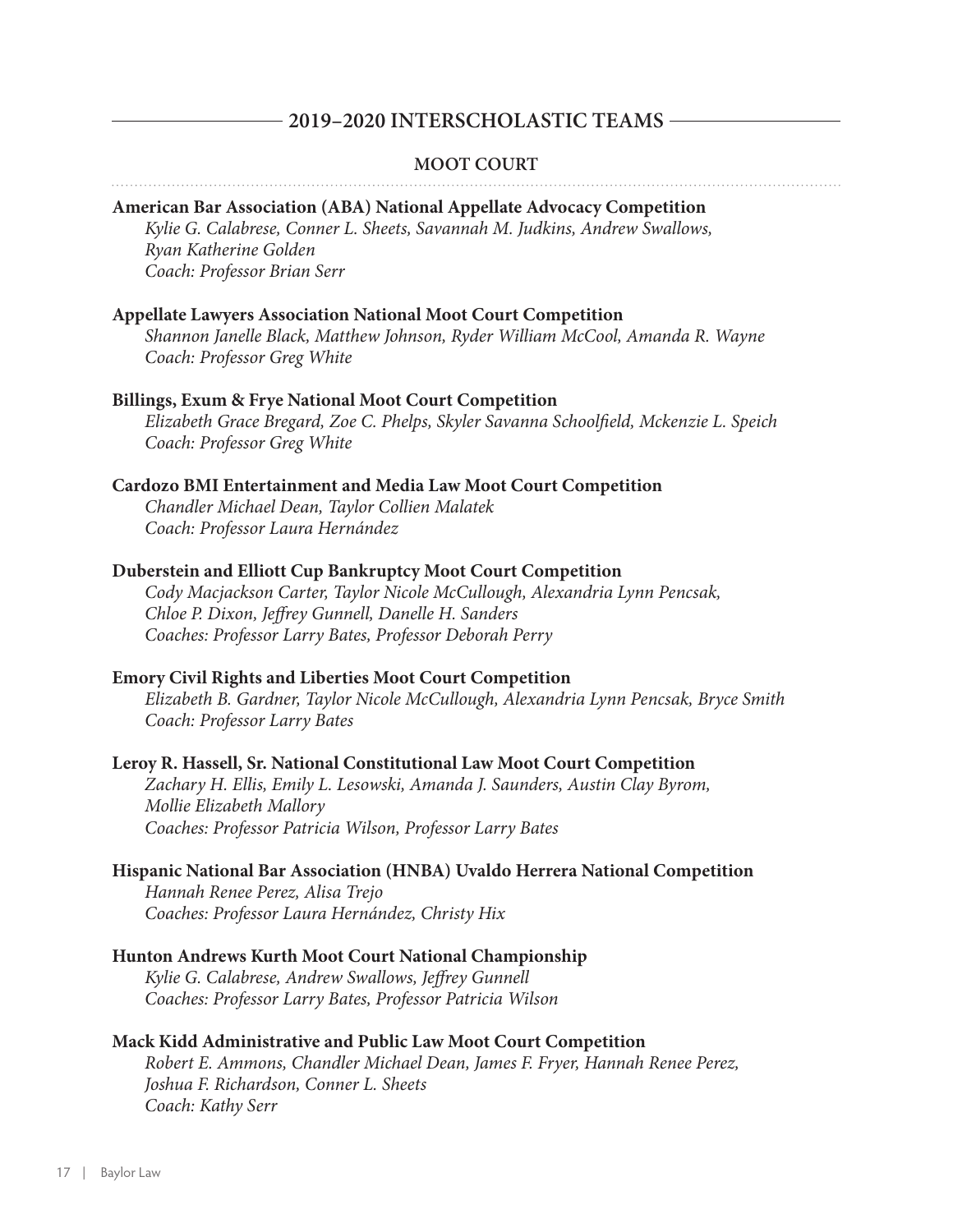#### **The Jeffrey G. Miller National Environmental Law Moot Court Competition**

*Sara K. Babineaux, Sarah Elyse Biemer, Hanna Kathryn Lee Coach: Kathy Serr*

#### **National Criminal Procedure Tournament**

*Keira L. Hornyak, Savannah M. Judkins Coach: Professor Rory Ryan*

#### **National Health Law Moot Court Competition**

*Sheridan Faith Berry, Katelyn J. Richards, Brandon M. Stendara, Alisa Trejo Coach: Professor Mike Berry*

#### **National Moot Court Competition in Law and Religion**

*Garrett S. Anderson, Byron A. Haney, Jaycee L. Lee, Rohit Mittal Coach: Kyle Gardner*

#### **National Moot Court Competition in Child Welfare and Adoption**

*Elizabeth B. Gardner, Amanda R. Wayne, Emma Lee Roddy, Amanda J. Saunders Coach: Professor Patricia Wilson*

# **National Veterans Law Moot Court Competition**

*Annaleigh Drost Richardson, Cullen B. Richardson, Reagan M. Smith, Emily Sonnier Coach: Professor Patricia Wilson*

## **New York City Bar National Moot Court Competition**

*Jessica Dale Cox, Victoria E. Cooper, Hannah B. Hoke Coach: Professor Laura Hernández*

#### **Jerome Prince Memorial Evidence Moot Court Competition**

*James F. Fryer, Blaine Shelby Hill Coach: Kathy Serr*

#### **Frank A. Schreck Gaming Law Moot Court Competition**

*Thomas D. Evans, Alexandra Lee Thompson, Mariah J. Karigan, Bryce Smith, Mallorie Walker, Rebecca Ann Wesley Coach: Professor Rory Ryan*

#### **Texas Young Lawyers Association (TYLA) State Bar Competition**

*Kylie G. Calabrese, Kyle A. Gardner, Aaron J. Horner Coach: Kathy Serr*

#### **Burton D. Wechsler First Amendment Moot Court Competition**

*Jordan Shaye Raschke, Andrew Swallows Coach: Professor Larry Bates*

#### **E. Earle Zehmer National Moot Court Competition**

*Tamer T. Abouras, Austin Clay Byrom, Jessica Dale Cox, Andrew Swallows Coaches: Professor Patricia Wilson, Christy Hix*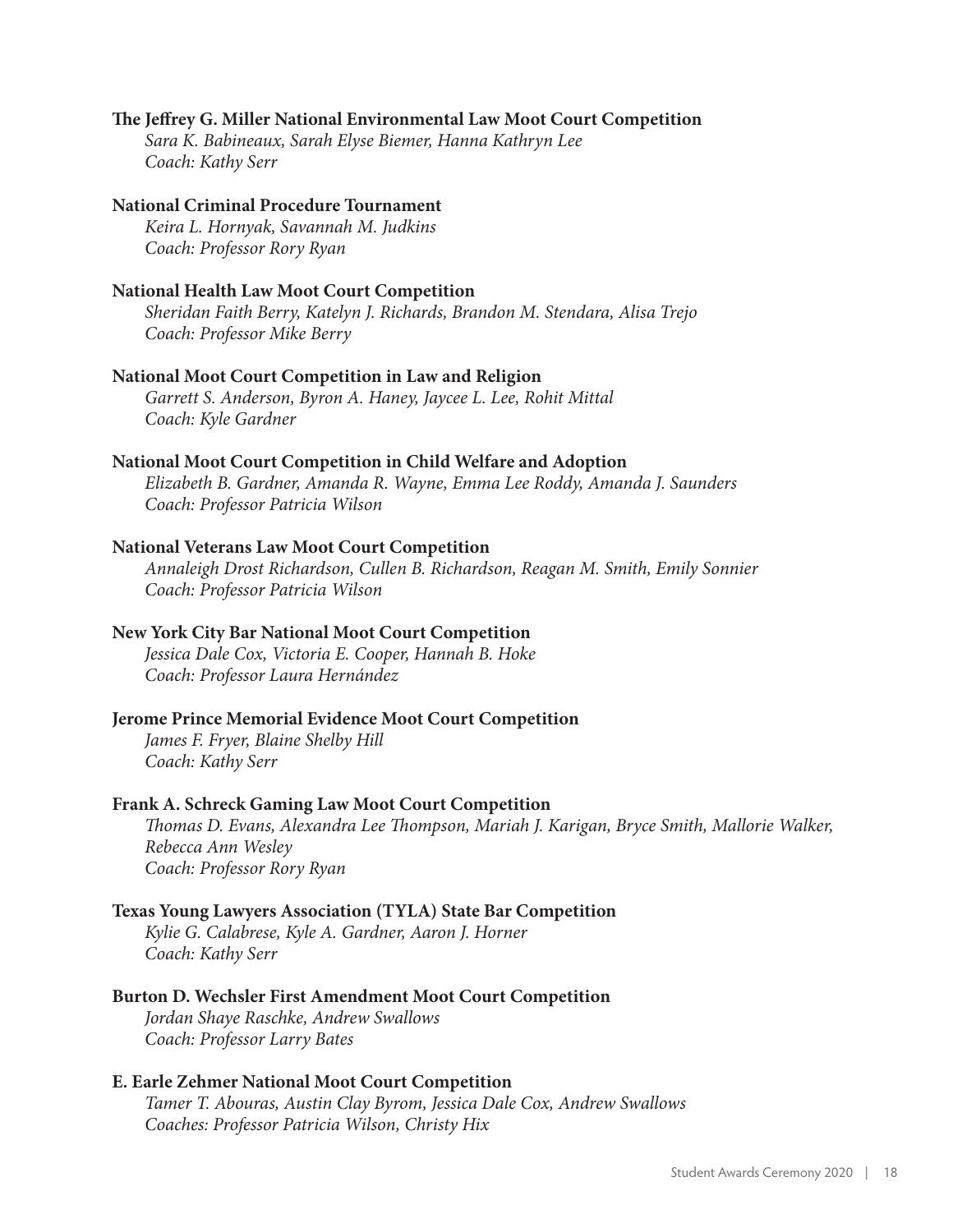#### **MOCK TRIAL**

#### **American Association for Justice (AAJ) Student Trial Advocacy Competition**

*Maria L. McIntyre, Joshua A. Dinsmore, Matthew Johnson, Kathleen Rebecca Coffey, Zain A. Pleuthner, Lee P. Lazear, Tori B. Coates and Mollie Elizabeth Mallory Practice Team: Ali Sohani, Jessica Andrea Wilkes, Amber Brianna Hernandez, Donte L. Jones, Miles D. Moody, Zoe C. Phelps, Aaron J. Horner (Evidence Coach) Coaches: David Deaconson, Professor Colin O'Neill*

#### **American Bar Association (ABA) Labor Law Mock Trial Competition**

*Zain A. Pleuthner, Baleigh Alyse West, Sarah E. Van Sciver, Lee P. Lazear, Ryan M. Owen, Austin D. Dam, Olaoluwa Aduralere Israel, Megan Ann Ferguson Coaches: Cahal McColgan, Bailey Strohmeyer*

#### **American Bar Association (ABA) National Criminal Justice Competition**

*Olaoluwa Aduralere Israel, Sarah E. Van Sciver, Hallie Rachel Hicks, Allison P. Szabo Coaches: Cahal McColgan, Bailey Strohmeyer, Professor Richard Alpert*

#### **Battle of the Experts National Mock Trial Competition**

*Benjamin J. Erste, Charles Eric Vickers, Zeeshan Igbal, Jared A. McHazlett Coach: Ben Yelverton*

#### **Capitol City Challenge Mock Trial Competition**

*Margaret Camille Hunt, Elizabeth Grace Bregard, Jaycee L. Lee, Garrett S. Anderson, Amanda R. Wayne, Emma Lee Roddy, Christina E. Rosendahl Coach: Professor Greg White*

#### **The Mock Trial Challenge**

*Haley Mowdy Owen, Ryan M. Owen, Conner L. Sheets, Jessica Dale Cox Coach: Ben Yelverton*

#### **National Board of Trial Advocates Tournament of Champions**

*Molly C. Maier, Gregory Carson May, Maria L. McIntyre, Haley Mowdy Owen Coach: Robert Little*

#### **National Civil Trial Competition**

*Tori B. Coates, Joshua A. Dinsmore, Susanna L. Lyles, Christina E. Rosendahl Coach: David Deaconson*

#### **National Pretrial Competition**

*Allison Renee Ducote, Aaron J. Horner, Kimberly A. Trimble, Baleigh Alyse West Coach: T. Brian Price*

#### **National Trial Competition sponsored by the Texas Young Lawyers Association and the American College of Trial Lawyers**

*Molly C. Maier, Baleigh Alyse West, Gregory Carson May, Justin D. Waldo, Sara K. Babineaux, Christina Holch Godard Coach: Robert Little*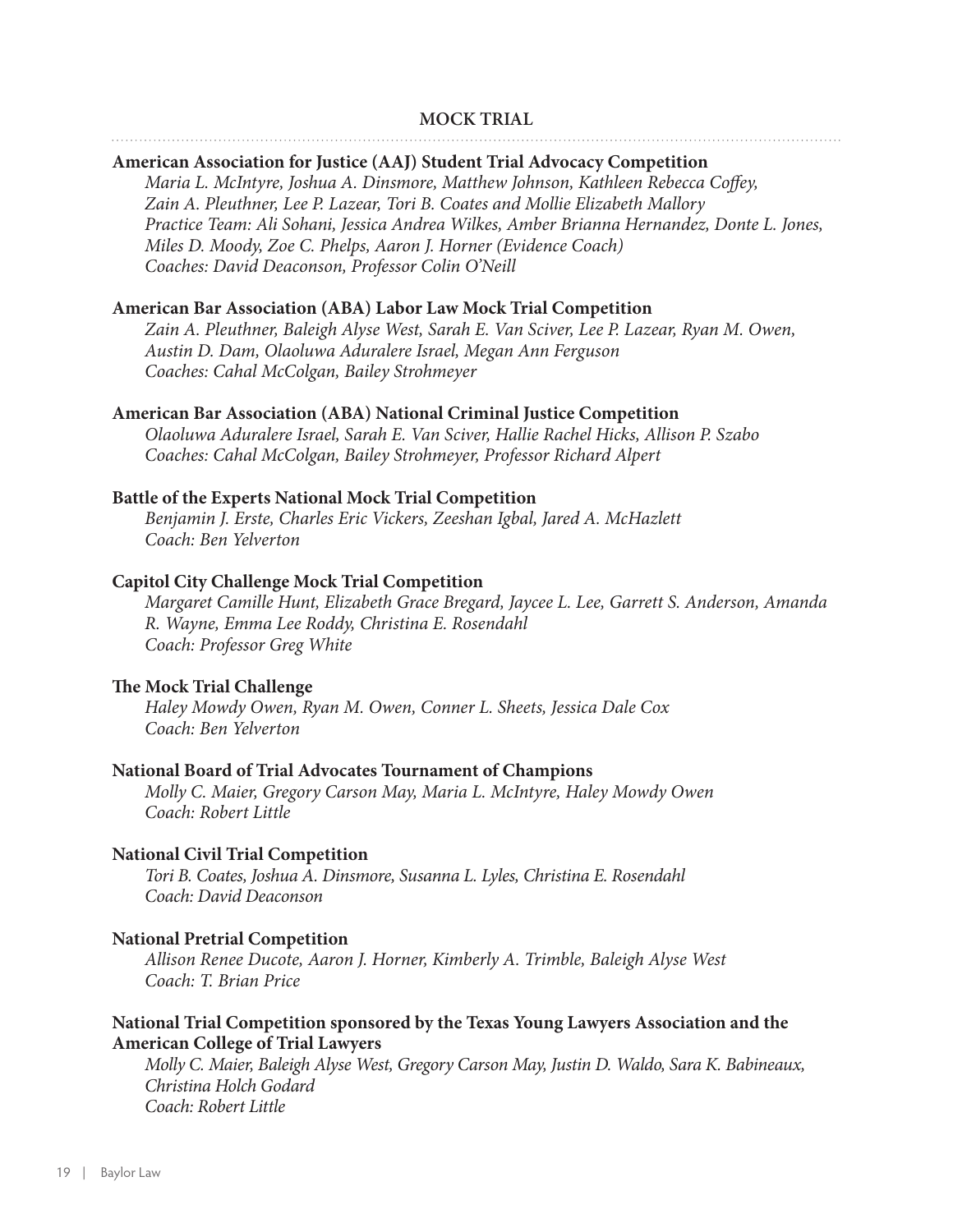#### **TRANSACTIONAL LAW**

#### **L. Edwards Bryant, Jr. National Health Law Transactional Competition**

*Erika J. Griffin, Madelyn Grace Caskey and Shelby D. Zumwalt Coach: Professor Pat Souter*

#### **Denver Law Transactional Law Competition**

*Aaron J. Horner, Zachery J. Liberatore, Ryan C. Ward Coach: Lee Allgood* 

#### **Duke Law Transactional Competition**

*Brittany Marie Blakey, Robert E. Ammons, Blake J. Crowley Coach: Allen Page*

#### **Magnolia Cup Transactional Competition**

*Amber Brianna Hernandez, Reagan M. Smith, Mariah J. Karigan, Bryson R. Manning Coach: Professor Lotte Bostick*

#### **CLIENT COUNSELING**

# **American Bar Association (ABA) Client Counseling Competition**

*Jessica G. Scarbeau, Donte L. Jones, Kaylyn M. Bradshaw, Tara N. Pedian Coach: The Honorable Vik Deivanayagam Student Coach: Megan Ferguson* 

#### **IP DRAFTING NEGOTIATION**

#### **National Patent Application Drafting Competition**

*Austin D. Dam, Elisa Nicole Forestier, Joseph Trenton David Doke, and Miles Emery Coach: Alex Uber Student Coach: Reid Long*

#### **SPORTS LAW NEGOTIATION**

#### **National Sports Law Negotiation Competition**

*Tamer T. Abouras, John Drake Anton, Samantha Chaiken, Michele H. Naudin Coach: Daniel Hare Student Coach: Miranda Victoriana Chavez*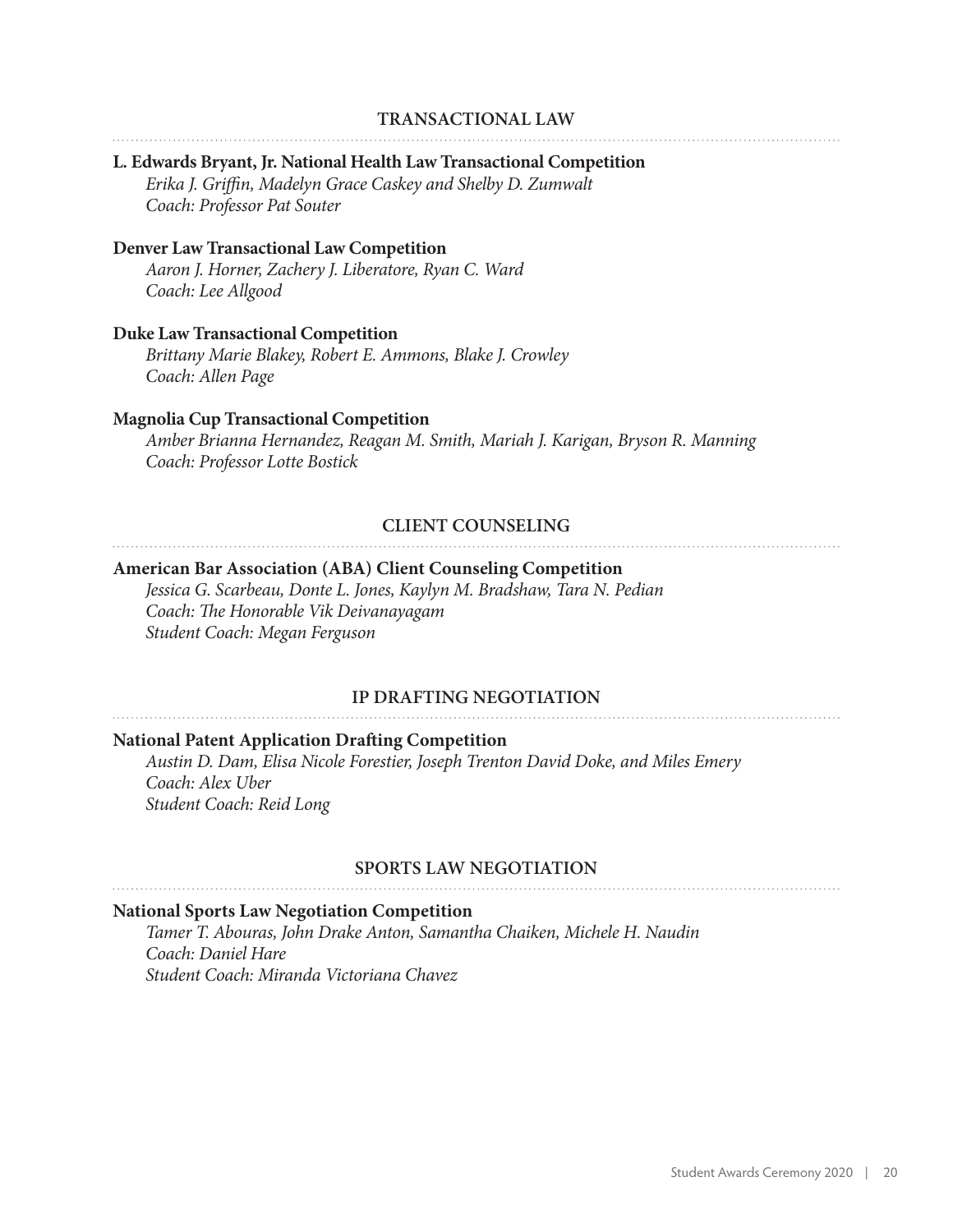# **2019***–***2020 INTRASCHOLASTIC COMPETITIONS**

# **The Dawson & Sodd, LLP Fall Moot Court Competition**

The Dawson & Sodd, LLP Fall Moot Court Competition is generously sponsored by the law firm of Dawson & Sodd, LLP of Corsicana in recognition of its support of Baylor Law's moot court program. The Law School administration, faculty, and students are very grateful for the support of the firm.

# **Faegre Drinker Biddle & Reath, LLP Spring Moot Court Competition**

The Faegre Drinker Biddle & Reath, LLP Spring Moot Court Competition is generously sponsored by the law firm Faegre Drinker Biddle & Reath, LLP in recognition of its support of Baylor Law's moot court program. The Law School administration, faculty, and students are very grateful for the support of the firm.

#### **Naman Howell Smith & Lee, PLLC Client Counseling Competition**

The Naman Howell Smith & Lee, PLLC Client Counseling Competition is generously sponsored by the law firm of Naman Howell Smith & Lee, PLLC of Waco in recognition of its support of Baylor Law's client counseling program. The Law School administration, faculty, and students are very grateful for the support of this firm.

#### **Transactional Law Competition**

The Transactional Law Competition is held in conjunction with the Transactional Law Practice Lab course, in which students draft documents and negotiate solutions that best serve the objectives of their clients in a hypothetical transaction.

# **HARVEY M. RICHEY MOOT COURT SOCIETY OFFICERS**

 Spring Officers: *Emmanuel Morga Alicia L. Wahrmund Tara N. Pedian*

Fall Officers: *Alicia L. Wahrmund David W. Suttner Brad Luke McCowan Perez*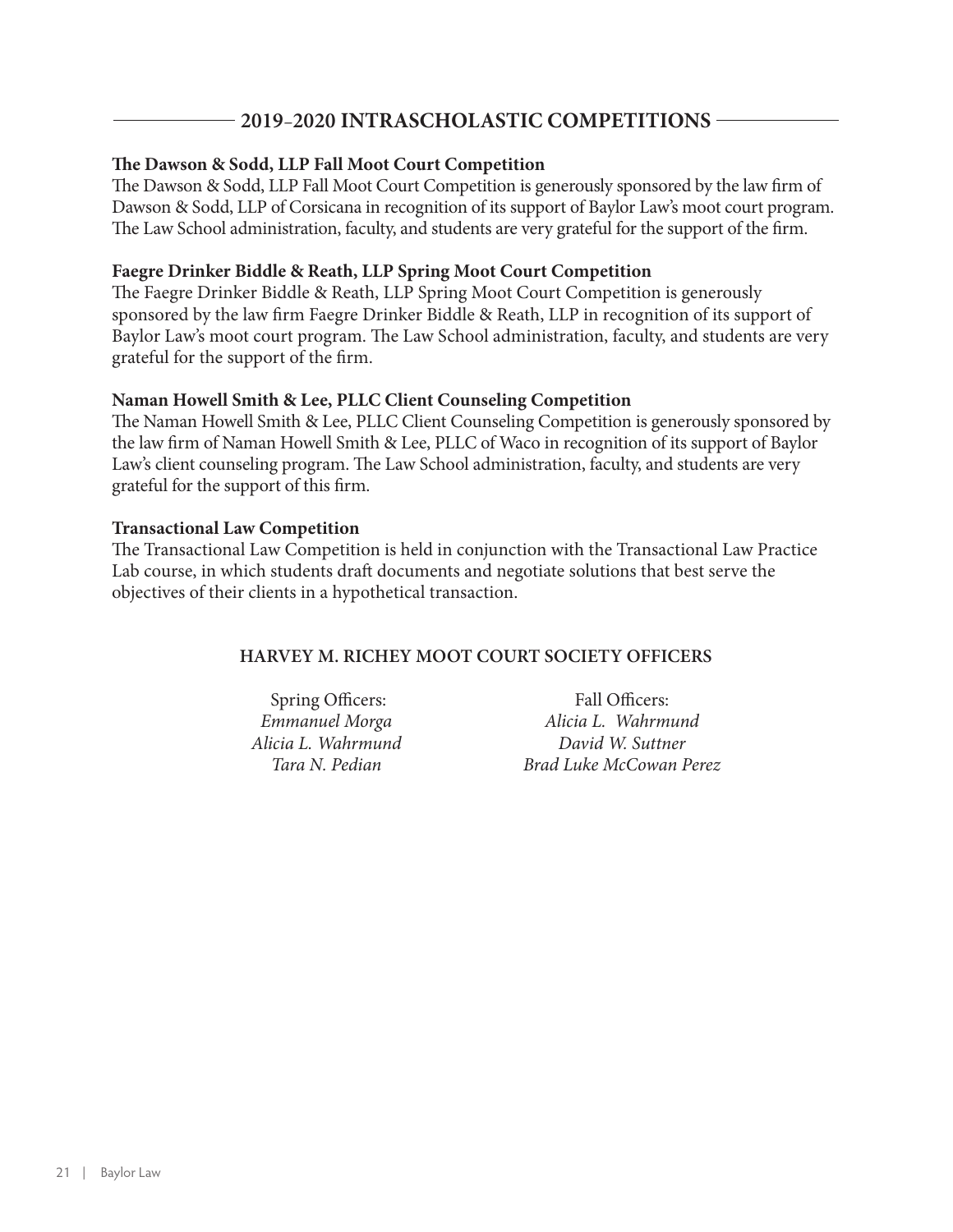#### **BAYLOR BARRISTER SOCIETY**

Tamer T. Abouras Robert (R.J.) E. Ammons Garrett S. Anderson Sara K. Babineaux James Mclean Bell III Lanie Nichole Bennett Madison R. Berberet Sheridan Faith Berry Sarah Elyse Biemer Shannon Janelle Black Robert Fizzell Boone Kaylyn M. Bradshaw Elizabeth Grace Bregard Andrew C. Brown Katie R. Brown Zack C. Byrd Austin Clay Byrom Kylie G. Calabrese Jason R. Carr Emily J. Carria Cody Macjackson Carter Matt Cloud Tori B. Coates Thaddeus M. Cocoris Tori Cooper Jessica Cox Caylin Cierra Craig Abigail Elizabeth Crawford Austin D. Dam Chandler Michael Dean

Joshua A. Dinsmore Amy Charlene Donlon Allie Renee Ducote Audrey Erin Edwards Zachary H. Ellis Thomas D. Evans Megan Ann Ferguson Victoria A. Filoso Jessica L. Francis James F. Fryer Stefan Gabriel Garcia Kyle A. Gardner Elizabeth B. Gardner Bethany G. Gingras Ryan Katherine Golden Bernardo R. Gonzalez Alexa J. Griggs Jeff Gunnell Byron A. Haney Tyler Ray Hannusch Amber Brianna Hernandez Hallie Rachel Hicks Blaine Shelby Hill Alex P. Hoffman Hannah B. Hoke Kenny Matthew Hopkins Aaron J. Horner Keira L. Hornyak Margaret Camille Hunt Sydney A. Ironside

Zeeshan Iqbal Olaoluwa Aduralere Israel Matthew Johnson Blake Edward Jones Savannah M. Judkins Mariah J. Karigan Cayla R. Lakey Lee P. Lazear Rachel Thien Le Jaycee L. Lee Hanna Kathryn Lee Emily L. Lesowski Kelsey Nicole Linendoll Susanna L. Lyles Mollie Elizabeth Mallory Megan Mattson Gregory Carson May Ryder William McCool Brad Luke McCowan Perez Lacey M. McCoy Taylor Nicole McCullough Maria L. McIntyre Matthew James McKinnon Katherine Medler John David Merritt Rohit Mittal Miles D. Moody Maria Ellena Moore Emmanuel Morga Mark W. Murphy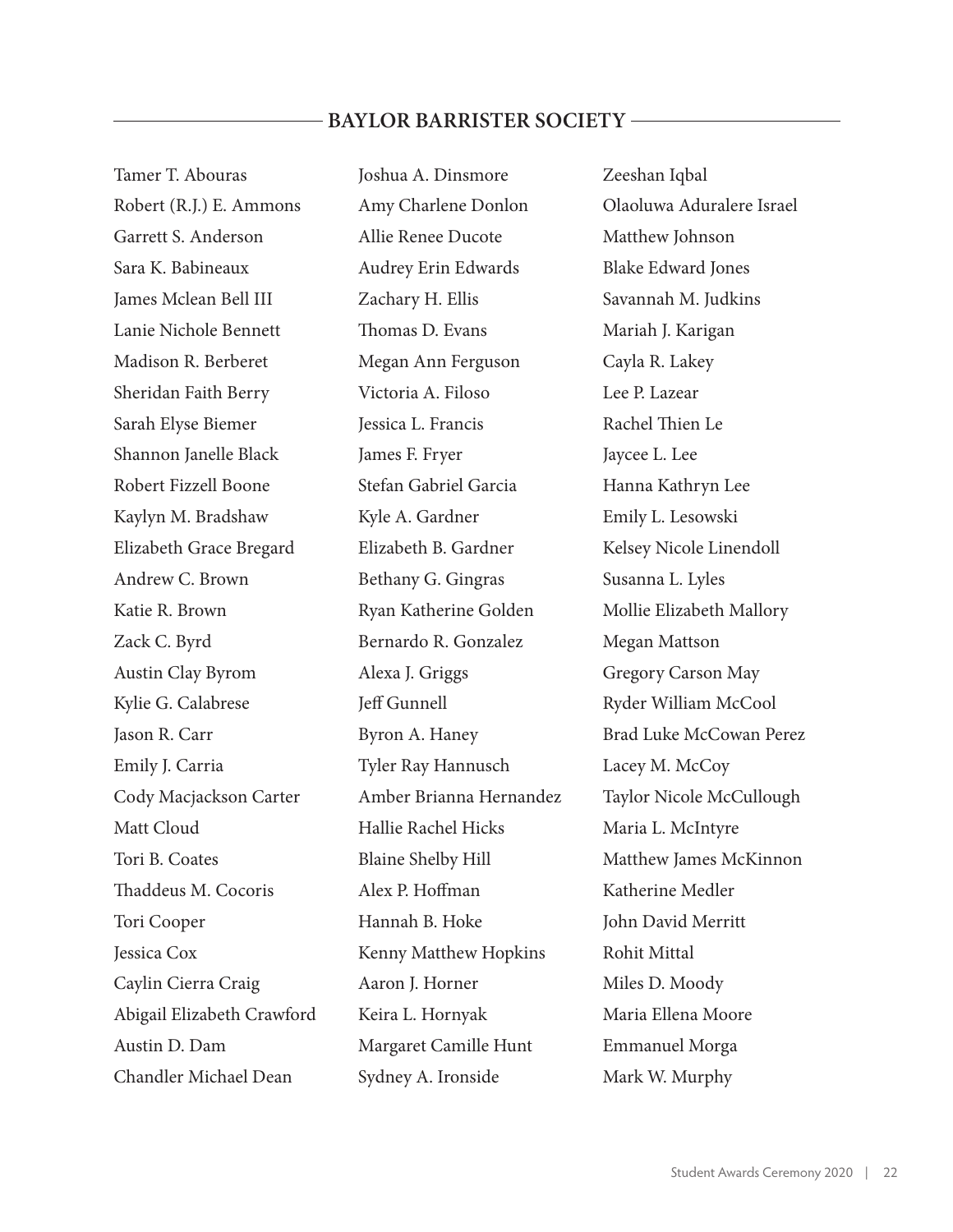Michele H. Naudin Nick Mckinney Negem Dana X. Nguyen Haley Mowdy Owen Ryan M. Owen Rebekah Ashley Padgett Cassandra H. Patterson Tara N. Pedian Alexandra Lynn Pencsak Hannah Renee Perez Zoe C. Phelps Zain A. Pleuthner Justin Halbert Potter Samuel P. Rajaratnam Jordan Shaye Raschke Hayley R. Reid Katelyn J. Richards Annaleigh Drost Richardson Cullen B. Richardson Joshua F. Richardson Katarina R. Roach

Emma Lee Roddy Christina E. Rosendahl Danelle H. Sanders Amanda J. Saunders Jennifer M. Schein Sky Savanna Schoolfield Ashley Nicole Schultz Ashley Karyn Seitz Conner L. Sheets Trent A. Shelton Pawandeep Singh Bryce Smith Monica D. Smith Reagan M. Smith Emily Sonnier McKenzie L. Speich Amanda E. Springer Garrett Lawson Stanford Olivia G. Stedman Brandon M. Stendara Seth D. Stukalin

David W. Suttner Andrew Swallows Allison P. Szabo Alex Lee Thompson Sarah Elizabeth Toben Alisa Trejo Christian A. Truelove Shea C. Umphrey Sarah E. Van Sciver Josh Villarreal Alicia Wahrmund Justin D. Waldo Mallorie Walker Amanda R. Wayne Rebecca Ann Wesley Baleigh Alyse West Jessica A. Wiewel James D. Wilson Jackson Webb Wren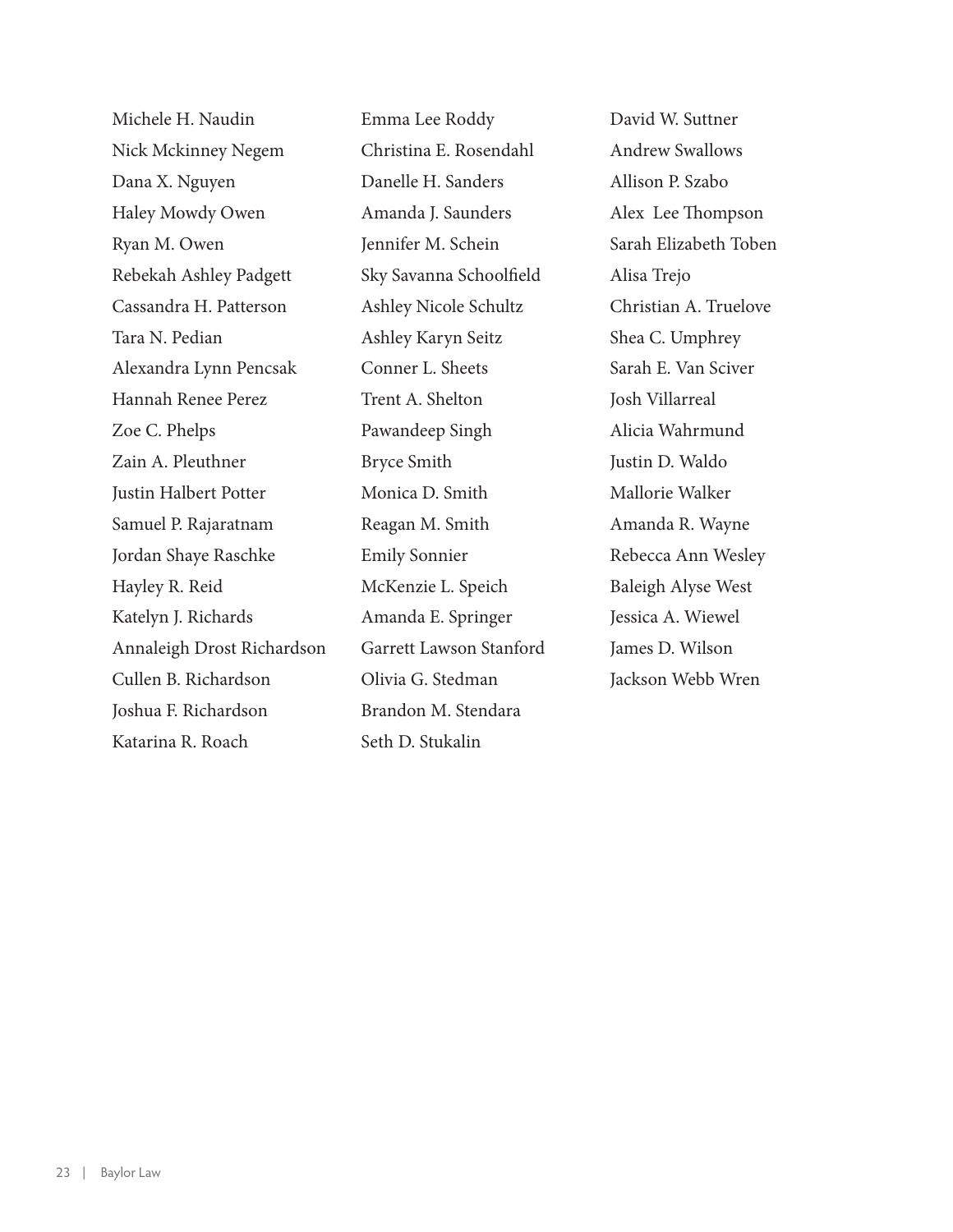# *BAYLOR LAW REVIEW* **AWARDS**

#### *Baylor Law Review* **Association Award**

Annual awards of \$200 each, given to the member(s) of the staff of the *Baylor Law Review* as determined by the Faculty Advisor in consultation with the faculty. Given by the *Baylor Law Review* Association. *Braxton Lewis Wilks*

#### **Jerry L. Beane Award**

An annual award of \$1000 for excellence in writing for the *Baylor Law Review*. Given by Jerry L. Beane. *Aaron J. Horner*

#### **Bracewell LLP 2L** *Baylor Law Review* **Student of the Year Award**

An annual award of \$250, given to a second-year student who is a member of the staff of the *Baylor Law Review* as determined by the Faculty Advisor in consultation with the faculty. Given by Bracewell LLP.

*Abigail Elizabeth Crawford*

#### **Bracewell LLP 3L** *Baylor Law Review* **Student of the Year Award**

An annual award of \$250, given to a third-year student who is a member of the staff of the *Baylor Law Review* as determined by the Faculty Advisor in consultation with the faculty. Given by Bracewell LLP.

*Bryson R. Manning*

#### **Hunton Andrews Kurth LLP Award I**

An annual award of \$500, given to the student doing outstanding work for the *Baylor Law Review* as determined by the Faculty Advisor in consultation with the faculty. Given by Hunton Andrews Kurth LLP. *Cullen B. Richardson*

#### **Hunton Andrews Kurth LLP Award II**

An annual award of \$500, given to a deserving member of the staff of the *Baylor Law Review* who best demonstrates a willingness to "go the extra mile" in terms of the quality and intensity of his or her commitment to the *Baylor Law Review*. Given by Hunton Andrews Kurth LLP. *Jeffrey Gunnell*

#### **Irene G. and Jimmy Wisch Award**

An annual award of \$2,500, given to a student who has written an outstanding law review article in the area of constitutional law, with a preference for a treatment of emerging issues in individual civil rights, and especially so in the areas of First Amendment religious liberty and press freedom. The award alternately may be given to a student who has excelled in the specified areas of constitutional civil liberties in the classroom, in advocacy competitions, or in the community through *pro bono* efforts or externships. Given by the Wisch Charitable Foundation at the direction of Steve Wisch (JD '77), in honor of his parents.

*Bethany G. Gingras*

# **Locke Lord, LLP Writing Excellence Award**

An annual award of \$1,000 shared by the students, for writing excellence to be awarded by the faculty advisor in consultation with the faculty to the student writing the outstanding article for the Baylor Law Review. Given by Locke Lord, LLP.

*Kylie G. Calabrese Jackson R. Willingham*

# **Texas Trial Lawyers Association Award**

An annual award of \$500, given to the student who writes the best article in the *Baylor Law Review* in the field of litigation relating to specialized issues from the plaintiffs' bar perspective, Torts, or Workers' Compensation.

*Tyler Ray Hannusch*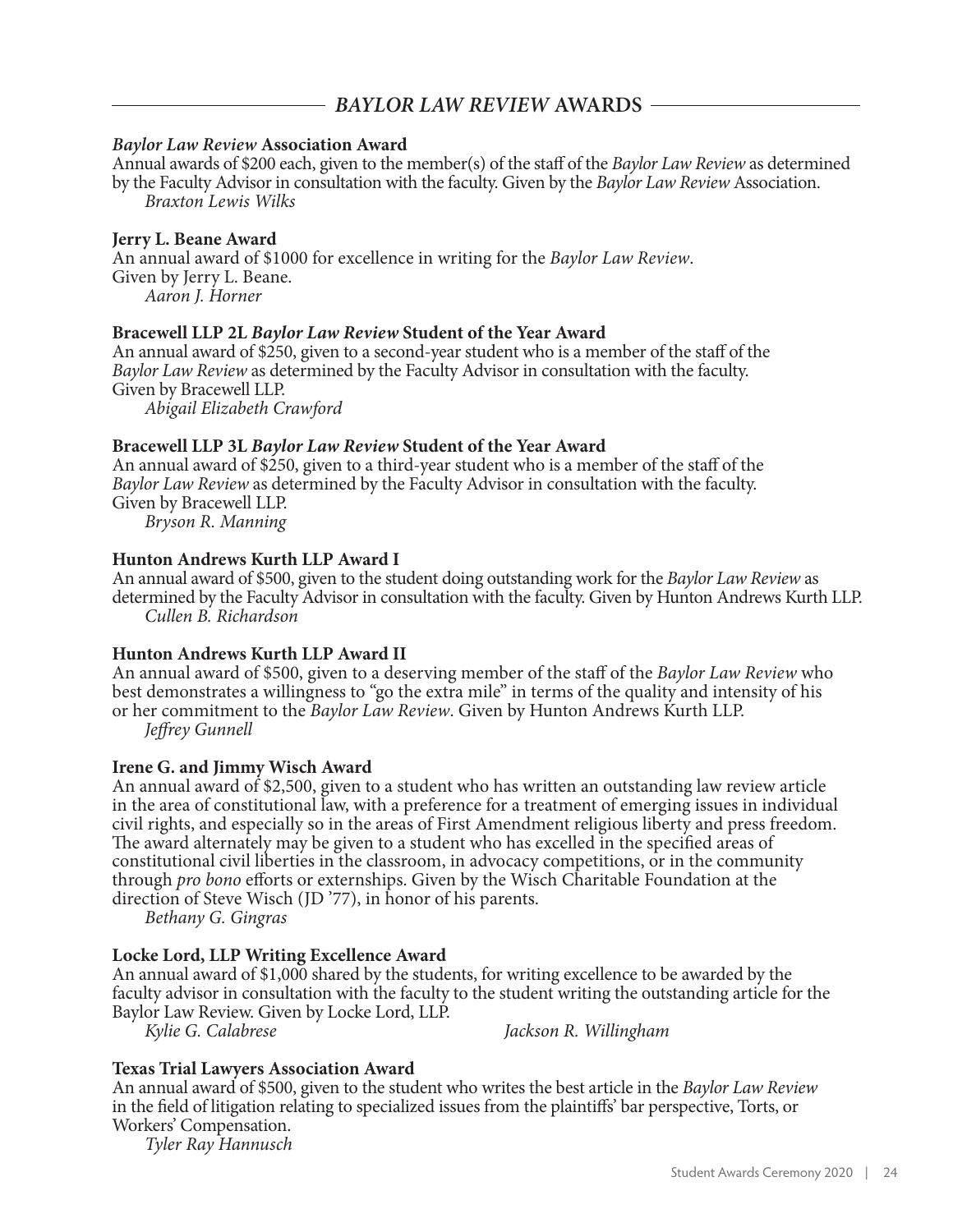# *BAYLOR LAW REVIEW* **Fall 2019**

#### **Editor-in-Chief** Molly C. Maier

# **Managing Senior Executive Editor** Bethany G. Gingras

**Senior Technical Editor** Bryson R. Manning

 **Managing Executive Editor** Aaron J. Horner

**Business Editor** Michele H. Naudin

**Articles Editors** Jacob DeKaratry Sydney Hunemuller Jackson R. Willingham

# **Senior Executive Editors**

Cody S. Chapple Christina Holch Godard Katherine Medler Haley Mowdy Owen Drake M. Rayshell Juan Antonio Solis

# **Executive Editors**

Kylie G. Calabrese Charles D. Harmon Hallie Rachel Hicks Stephanie L. McPhail **Administrative Editor** Shelby D. Zumwalt

**Alumni Relations Coordinator** Kylie G. Calabrese

#### **Associate Editors**

Sara K. Babineaux Lanie Nichole Bennett Sarah Elyse Biemer Robert Fizzell Boone Cody L. Branstetter Katie R. Brown Austin Clay Byrom Cody Macjackson Carter Abigail Elizabeth Crawford Tori B. Coates William Rafic De Los Santos Chloe P. Dixon

Cody T. Dowling Conner Dyer Elizabeth B. Gardner Ryan Katherine Golden Jeffrey Gunnell Hannah B. Hoke Matthew Johnson Mariah J. Karigan Hanna Kathryn Lee Daniel William Lewis Kelsey Nicole Linendoll Taylor Collien Malatek

**Senior Articles Editor** Kenneth Matthew Hopkins

> **Senior Notes & Comments Editor** Susanna L. Lyles

#### **Technical Editors**

Kaitlyn Margaret Beaman Christopher D. Carbanaro Tyler Ray Hannusch Kali A. Park Danelle H. Sanders Hannah Santasawatkul Christian A. Truelove Shelby D. Zumwalt

**Notes & Comments Editors**

James McLean Bell Max A. Moran William T. Nilsson

Ryan M. Owen Annaleigh Drost Richardson Cullen B. Richardson Joshua F. Richardson Skylar Savanna Schoolfield Trent A. Shelton Bryce Smith Brandon M. Stendara Andrew Swallows Jessica Andrea Wilkes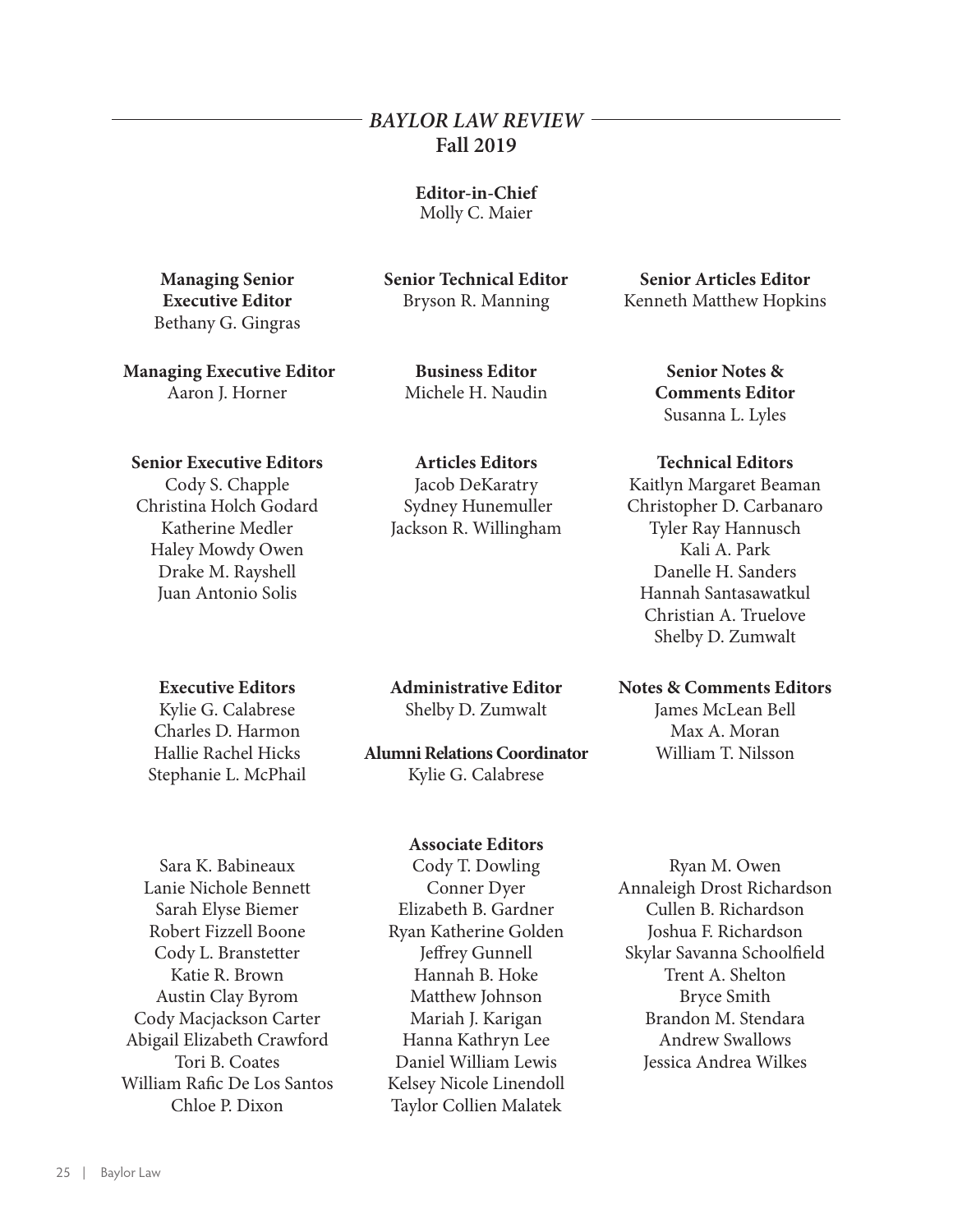# *BAYLOR LAW REVIEW* **Winter 2019-2020**

**Editor-in-Chief** Molly C. Maier

**Senior Technical Editor**

**Managing Senior Executive Editor** Bethany G. Gingras

Bryson R. Manning

**Managing Executive Editor** Aaron J. Horner

**Business Editor** Michele H. Naudin

#### **Senior Executive Editors**

Christina Holch Godard Hallie Rachel Hicks Katherine Medler Haley Mowdy Owen Drake M. Rayshell Juan Antonio Solis

#### **Executive Editors**

Kylie G. Calabrese Tori B. Coates Jeff Gunnell Charles D. Harmon Stephanie L. McPhail Joshua F. Richardson

Sara K. Babineaux Lanie Nichole Bennett Sarah Elyse Biemer Cody L. Branstetter Katie R. Brown Austin Clay Byrom Cody Macjackson Carter Abigail Elizabeth Crawford William Rafic De Los Santos Chloe P. Dixon Fernando Sebastian Domene Cody T. Dowling

**Articles Editors** Jacob deKeratry Sydney Hunemuller Jackson R. Willingham

**Administrative Editor** Shelby D. Zumwalt

**Alumni Relations Coordinator** Kylie G. Calabrese

# **Notes & Comments Editors** James McLean Bell Max A. Moran

William T. Nilsson

#### **Associate Editors**

Conner Dyer Zoë G. Fedde Elizabeth B. Gardner Ryan Katherine Golden Benjamin Edward Griffin Hannah B. Hoke Matthew Johnson Mariah J. Karigan Hanna Kathryn Lee Daniel William Lewis Kelsey Nicole Linendoll Alexandria Lynn Pencsak

**Senior Articles Editor** Kenneth Matthew Hopkins

> **Senior Notes & Comments Editor** Susanna L. Lyles

#### **Technical Editors**

Kaitlyn Margaret Beaman Christopher D. Carbanaro Tyler Ray Hannusch Taylor Collien Malatek Ryan M. Owen Kali A. Park Cullen B. Richardson Danelle H. Sanders Hannah Santawatkul Christian A. Truelove Jessica Andrea Wilkes Shelby D. Zumwalt

Annaleigh Drost Richardson Sky Savanna Schoolfield Trent A. Shelton Bryce Smith Reagan M. Smith Brandon M. Stendara Andrew Swallows Joshua David Villarreal Amanda R. Wayne Braxton Lewis Wilks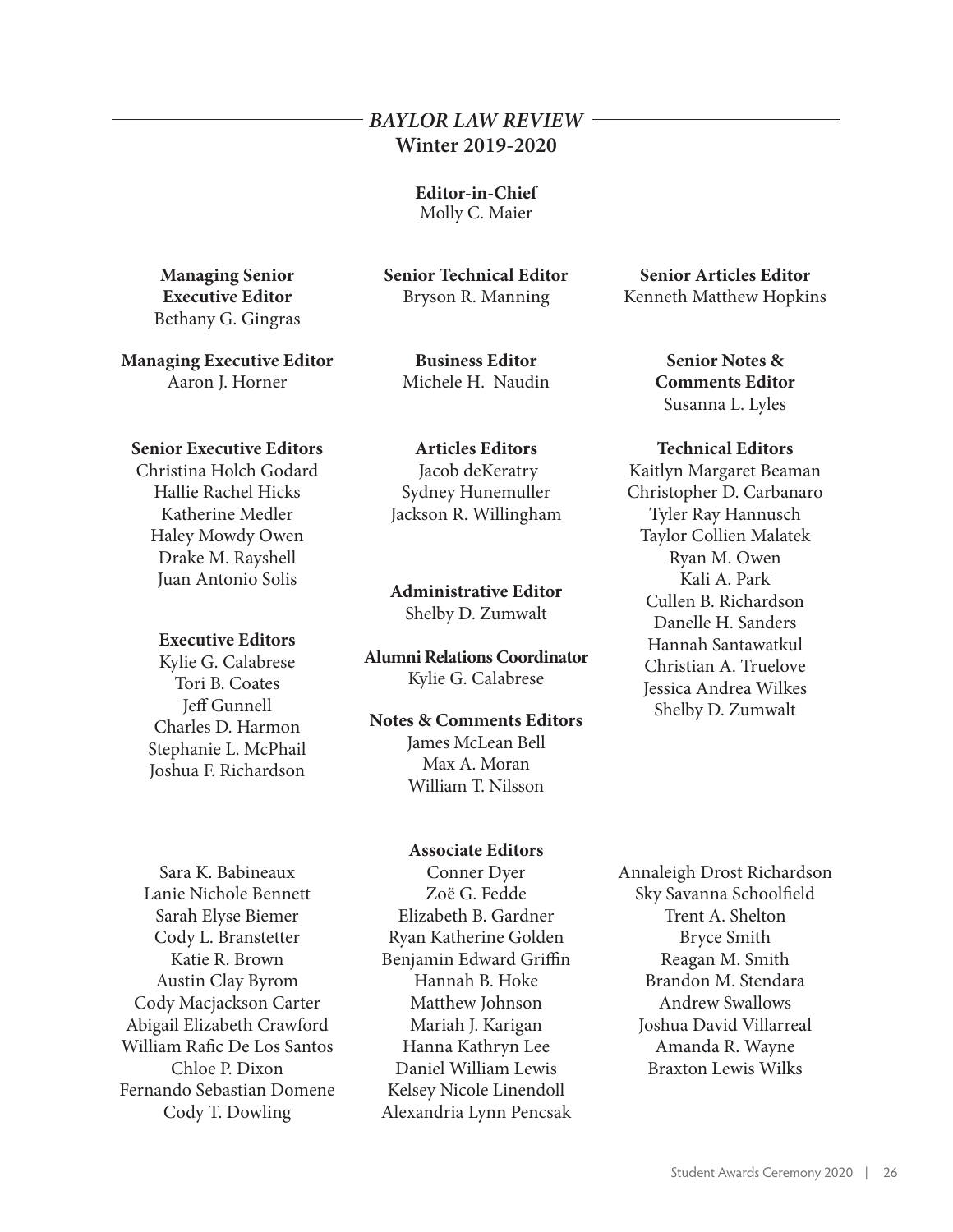# *BAYLOR LAW REVIEW* **Spring 2020**

## **Editor-in-Chief** Molly C. Maier

**Managing Senior Executive Editor** Bethany G. Gingras **Senior Technical Editor** Bryson R. Manning

**Managing Executive Editor** Aaron J. Horner

**Business Editor** Michele H. Naudin

**Senior Executive Editors**

Jeffrey Gunnell Hallie Rachel Hicks Katherine Medler Haley Mowdy Owen Annaleigh Drost Richardson Andrew Swallows

#### **Executive Editors**

Austin Clay Byrom Kylie G. Calabrese Tori B. Coates Ryan Katherine Golden Joshua F. Richardson Bryce Smith

**Articles Editors** Jacob deKeratry Elizabeth B. Gardner Sydney Hunemuller Jackson R. Willingham

**Administrative Editor** Shelby D. Zumwalt

**Alumni Relations Coordinator** Kylie G. Calabrese

# **Notes & Comments Editors** James McLean Bell Abigail Elizabeth Crawford Skyler Savanna Schoolfield

Braxton Lewis Wilks

**Associate Editors**

Garrett S. Anderson Sara K. Babineaux Lanie Nichole Bennett Sarah Elyse Biemer Cody L. Branstetter Katie R. Brown Cody Macjackson Carter Victoria E. Cooper William Rafic De Los Santos Chloe P. Dixon

Fernando Sebastian Domene Cody T. Dowling Conner Dyer Zoë G. Fedde Hannah B. Hoke Gavin E. Jaco Matthew Johnson Hanna Kathryn Lee Daniel William Lewis Kelsey Nicole Linendoll

**Senior Articles Editor** Kenneth Matthew Hopkins

> **Senior Notes & Comments Editor** Susanna L. Lyles

#### **Technical Editors**

Christopher D. Carbanaro Benjamin Edward Griffin Tyler Ray Hannusch Taylor Collien Malatek Ryan M. Owen Cullen B. Richardson Danelle H. Sanders Hannah Santawatkul Christian A. Truelove Amanda R. Wayne Jessica Andrea Wilkes Shelby D. Zumwalt

Matthew James McKinnon Alexandria Lynn Pencsak Emma Lee Roddy Amanda J. Saunders Trent A. Shelton Reagan M. Smith Brandon M. Stendara David W. Suttner Joshua David Villarreal James D. Wilson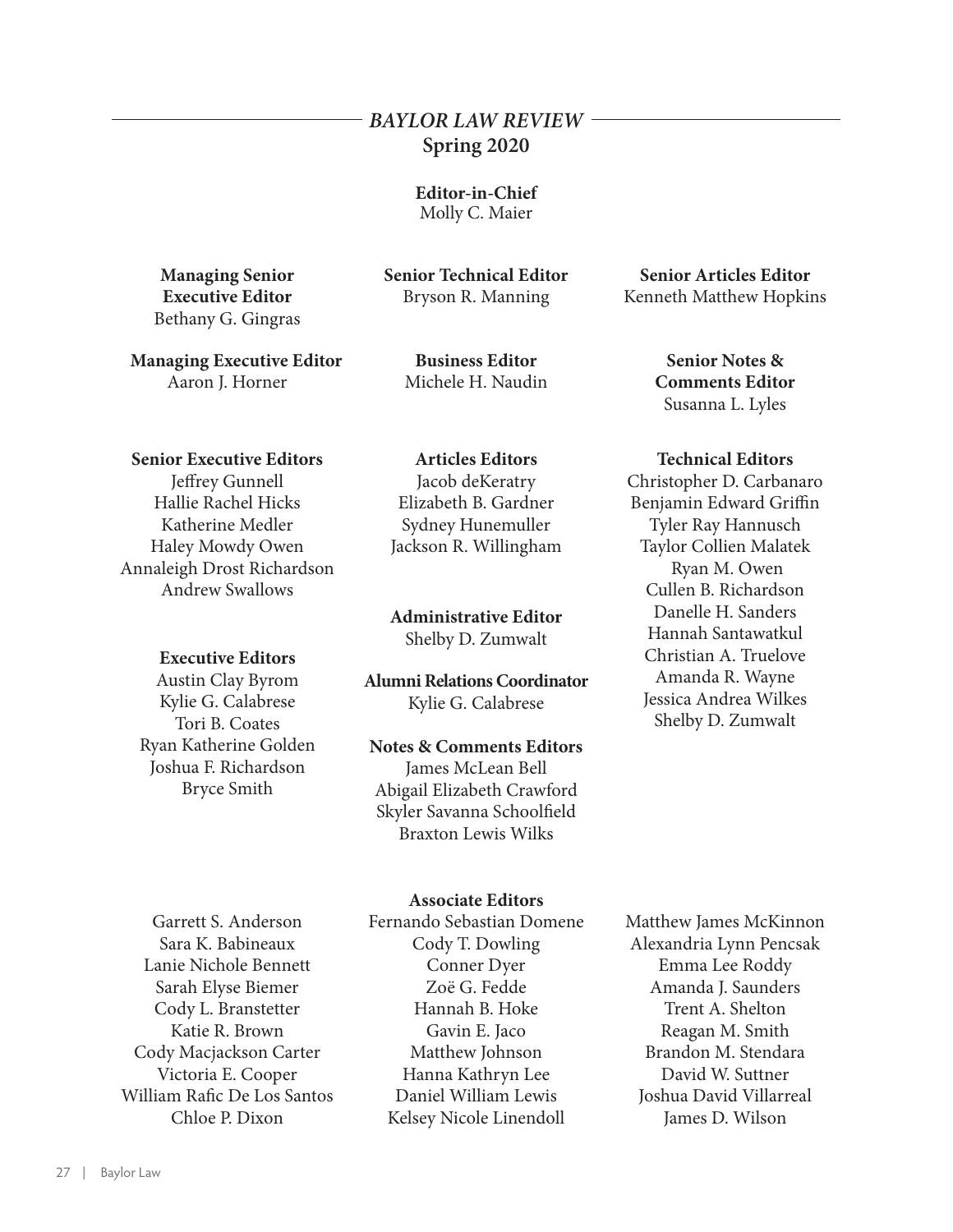# *PRO BONO* **AND PUBLIC SERVICE AWARDS**

#### **Baylor Law School Veterans Clinic "Boots on the Ground" Award**

An annual award of \$250, shared by the students who have made the most significant contributions to the Veterans Clinic program. Given by Professor Bridget Fuselier and her husband Paul. *Drew A. Beglau Sarah E. Van Sciver*

#### **Bill Kimble Service Award**

An annual award of \$250 shared by two students who have demonstrated an exceptional commitment to serving the community in the past year. This award is made possible by an annual gift from Josh & Jennifer Borderud in memory of Bill Kimble, a Baylor Lawyer who dedicated his life to serving those in need.

*Victoria L. Rhodes Taylor A. Volesky* 

#### **BARBRI Public Servant Award**

An annual award of a BARBRI Bar Review course, valued at approximately \$2,500, to the student who has completed the most community service and *pro bono* hours through the *Pro Bono* and Public Service Program during his or her first year at Baylor Law. Given by BARBRI Bar Review.

*Lanie Nichole Bennett*

#### *Pro Bono* **Pledge Completion**

The Texas Lawyer's Creed provides that lawyers are responsible to assure that all persons have access to competent representation regardless of wealth or position in life. It also requires the lawyer to "commit myself to an adequate and effective *pro bono* program." (Texas Lawyer's Creed - Nov. 1989) As a country founded on the principles of the rule of law, service is important to the legal profession and the legal system. The following students have completed at least 50 hours during their time at Baylor Law School.

*Samantha J. Baynes Ryan M. Owen Ann Lawrence Vondrak* 

#### **Bronze Level Award**

Recognition of students who have completed at least 75 hours of *pro bono* and general community service work during their time at Baylor Law.

*Christopher D. Carbonaro*

#### **Silver Level Award**

Recognition of students who have completed at least 150 hours of *pro bono* and general community service work during their time at Baylor Law.

*Kellsey A. Hansen*

#### **Gold Level Award**

Recognition of students who have completed at least 200 hours of *pro bono* and general community service work during their time at Baylor Law.

*No Recipient*

# **Platinum Level Award**

Recognition of students who have completed at least 225 hours of *pro bono* and general community service work during their time at Baylor Law.

*Lanie Nichole Bennett Haley Mowdy Owen Sarah Elizabeth Toben*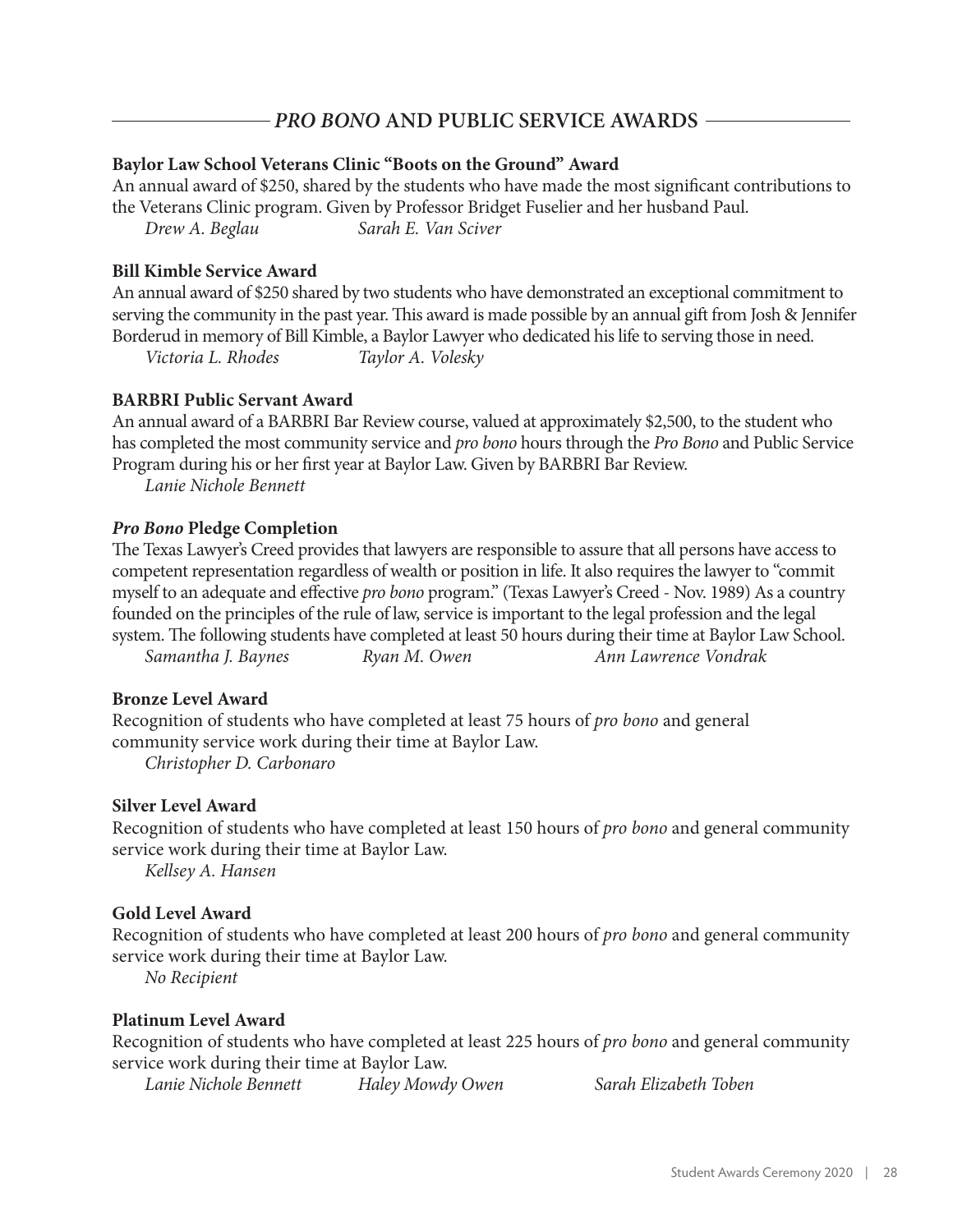Tamer T. Abouras Abbie Layne Adkins Sadaf F. Ahmad Garrett S. Anderson Jose Andrade Kimberly T. Andrade Rachel Anne Banks Samantha J. Baynes Robert (Drew) A. Beatty Drew A. Beglau Lanie Nichole Bennett Rivir S. Berry Sheridan Faith Berry Sarah Elyse Biemer Shannon Janelle Black Lauren Ashley Walker Blackwell Caleb I. Bortner Kaylyn M. Bradshaw Sarah Rhyanne Brown Bailey A. Bryson Rodrigo Carbajal Christopher D. Carbonaro Jason R. Carr Emily J. Carria Coy Reed Cassels Samantha Chaiken Rachel D. Champion Cody S. Chapple Kathleen Rebecca Coffey Nicholas Ryan Coker Ellyssa M. Collinsworth-Stewart Jonathan Paul Cooper Karina Corral

Jessica Dale Cox Elizabeth C. Davis Hannah Davis Mia Dolores De Llano Chandler Michael Dean James D. Dickerson John Kerns Dickson Yizhen Aminah Ding Joseph Trenton David Doke Amy Charlene Donlon Cody T. Dowling Sandra Elizabeth Doyle Allie Renee Ducote Conner Dyer Andrew Bernard Eberlein Megan Ann Ferguson Victoria A. Filoso Elisa Nicole Forestier Katherine Janell Fort Wyatt Erving Fraga Alejandra Garcia Castro Stefan Gabriel Garcia William James Gober Ryan Katherine Golden Briana Denae Gongora Bernardo R. Gonzalez Jennifer Griffin Natalia Hamilton Tyler Ray Hannusch Kellsey A. Hansen James J. Hayden Sarah Elizabeth Hayes Michael Arthur Heibel

Catherine E. Helm Emmanuel Hoffmann Hannah B. Hoke Elisabeth Lane Howard Caitlin Ann Huettemann Sydney A. Ironside Dallas N. Jackson Donte L. Jones Kate P. Jones Morgan E. Jones Savannah M. Judkins Whitney D. King Kaylyn L. Kirkpatrick Kinsey D. Lakey Robyn A. Leatherwood Hanna Kathryn Lee Collin S. Luna Peyton Marion Maddox Gabriel Maliha Luke P. Marvin Julie A. Matsen Alyssa N. Mattingly Megan Mattson Ryder William McCool Lacey M. McCoy John Benjamin Meredith John David Merritt Bridgett Meyer Miles D. Moody Claire Alexis Mosley Haley Mowdy Owen Jacob Alexander Munoz Mark W. Murphy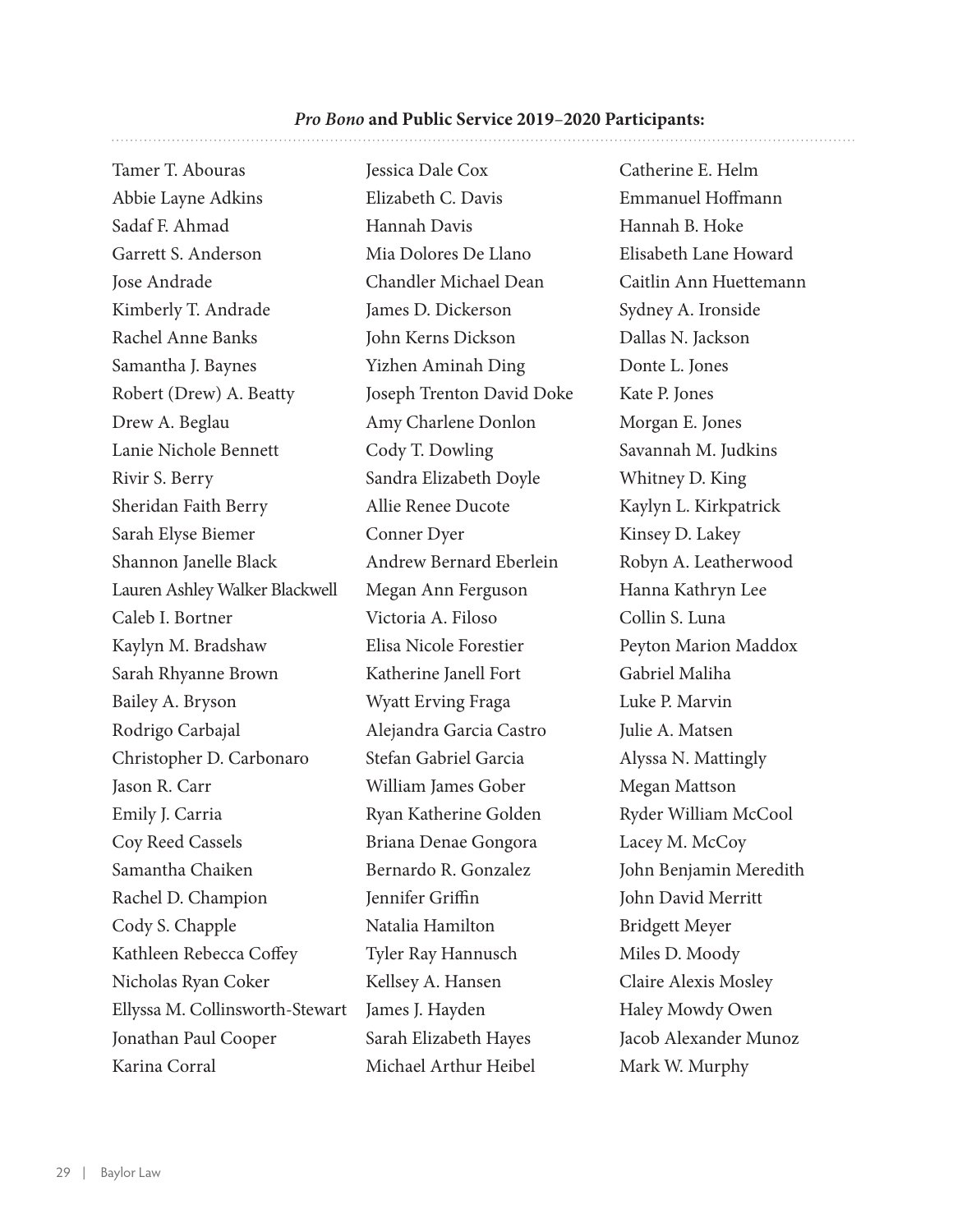Sarah P. Neiman Jessie L. Nelson LorAnn Brittany Newman Dana X. Nguyen Alexis Anne Norwood Ryan M. Owen Rebekah Ashley Padgett Tara N. Pedian Brad Luke McCowan Perez Sydney Laine Pickral Charles T. Pitts Justin Halbert Potter Michala Katlin Quillen Audrey M. Ramirez Deborah J. Rao Jordan Shaye Raschke Victoria L. Rhodes Ashley Karyn Seitz Emma Lee Roddy Riley Susan Rogers

Brittany Rummel Jessica G. Scarbeau Skyler Savanna Schoolfield Madeline Grace Sedgass David Shatto Haley Marie Shaw Hunter Slocum Aaron M. Smith Monica D. Smith Amanda E. Springer Nicholas Todd Stevens Allison Jane Taff Alexandra Lee Thompson Sarah Elizabeth Toben Hunter R. Tormey Daniela S. Vakulchik Sarah E. Van Sciver Bailey Elizaeth VanNatta Cristina M. Vargas Charles E. Vickers

Estefania Villarreal Cassidy Villeneuve Taylor A. Volesky Emma R. Vyncke Paul A. Wagdalt Mallorie Walker Jessica K. Washington John Shepard Waterhouse Harrison Q. Watson Jackson H. Wells Rebecca Ann Wesley Jessica A. Wiewel Jessica Andrea Wilkes Tiffany M. Wimberly Daniel Abraham Yu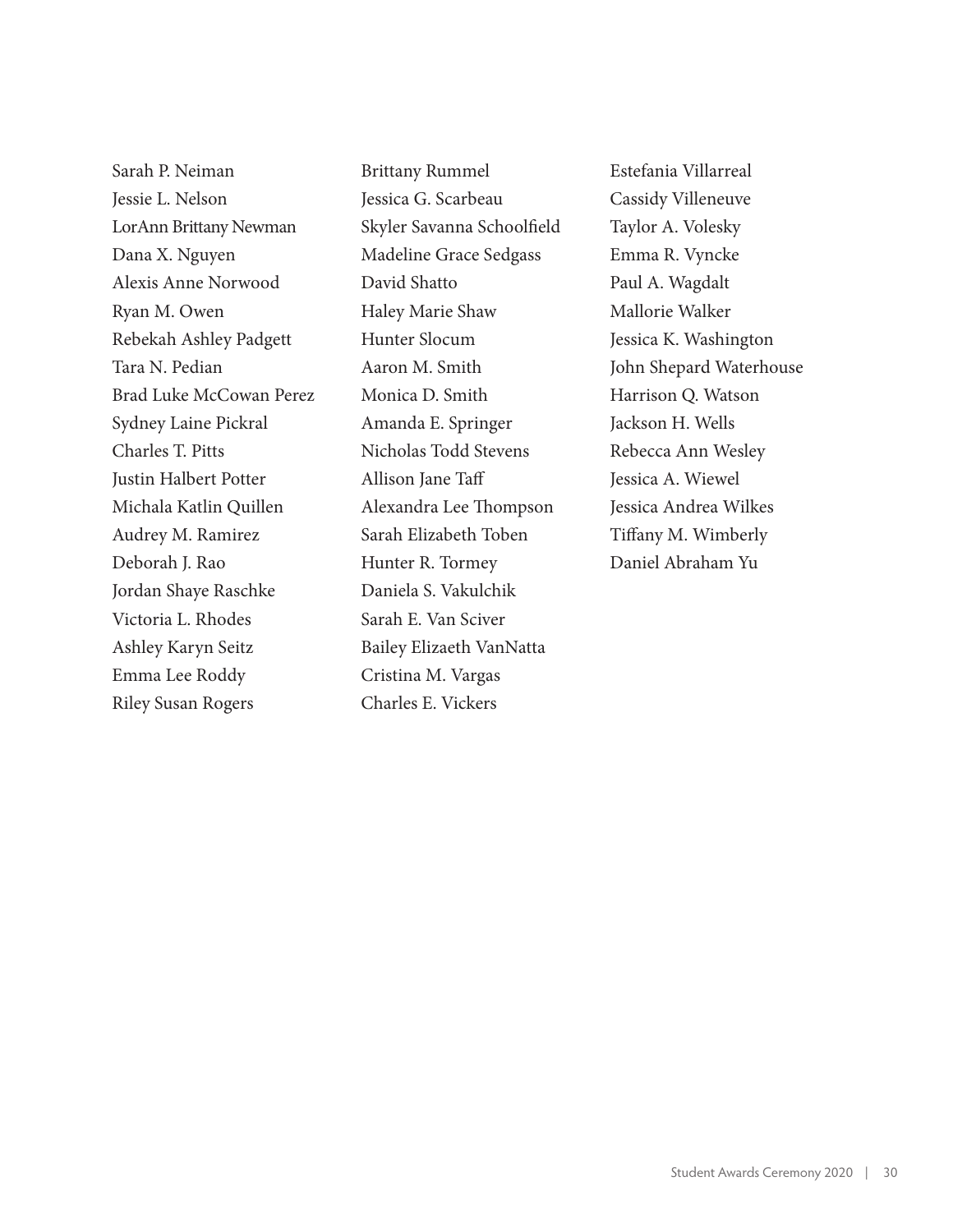# **SBA SUMMER – FALL 2019 OFFICERS Executive Council**

**Executive President** Ben George Koshy

**Executive Vice President** Blaine Shelby Hill **Executive Treasurer** Miles D. Moody

**Executive Secretary** Jessica K. Washington **Executive Parliamentarian** Madison R. Berberet

**3L President**  Ann Lawrence Vondrak **Vice President** Gabriel Maliha **Secretary**  Aaron J. Horner

**2L President**  Bernardo R. Gonzalez **Vice President**  Brad Luke McCowan Perez **Secretary**  William James Gober

**1L President** Nicholas Todd Stevens **Vice President** Madelyn Grace Caskey **Secretary** Jessica L. Francis

**Texas State Bar Association Senior Representative** Sarah E. Van Sciver

**Texas State Bar Association Junior Representative** Alexandra Lee Thompson

**American Bar Association Senior Representative** Chandler Michael Dean

**American Bar Association Junior Representative** Sarah Elizabeth Toben

# **SBA WINTER 2019 – SPRING 2020 OFFICERS Executive Council**

**Executive President** Ben George Koshy

**Executive Vice President** Blaine Shelby Hill **Executive Treasurer** Miles D. Moody **Executive Secretary** William James Gober **Executive Parliamentarian** Madison R. Berberet

**3L**

**President**  Ann Lawrence Vondrak **Vice President**  Gabriel Maliha **Secretary**  Aaron J. Horner

**President**  Miles Emery **Vice President**  Brad Luke McCowan Perez **Secretary**  Tamer T. Abouras

**2L**

**1L President**  Joshua Travis Marquette **Vice President**  Paul A. Wagdalt **Secretary**  Samuel J. Lutes

| <b>Texas State Bar Association</b> | <b>Texas State Bar Association</b> | <b>American Bar Association</b> | <b>American Bar Association</b> |
|------------------------------------|------------------------------------|---------------------------------|---------------------------------|
| <b>Senior Representative</b>       | <b>Junior Representative</b>       | <b>Senior Representative</b>    | <b>Junior Representative</b>    |
| Alexandra Lee Thompson             | Jessica L. Francis                 | Sarah Elizabeth Toben           | Elizabeth Grace Bregard         |